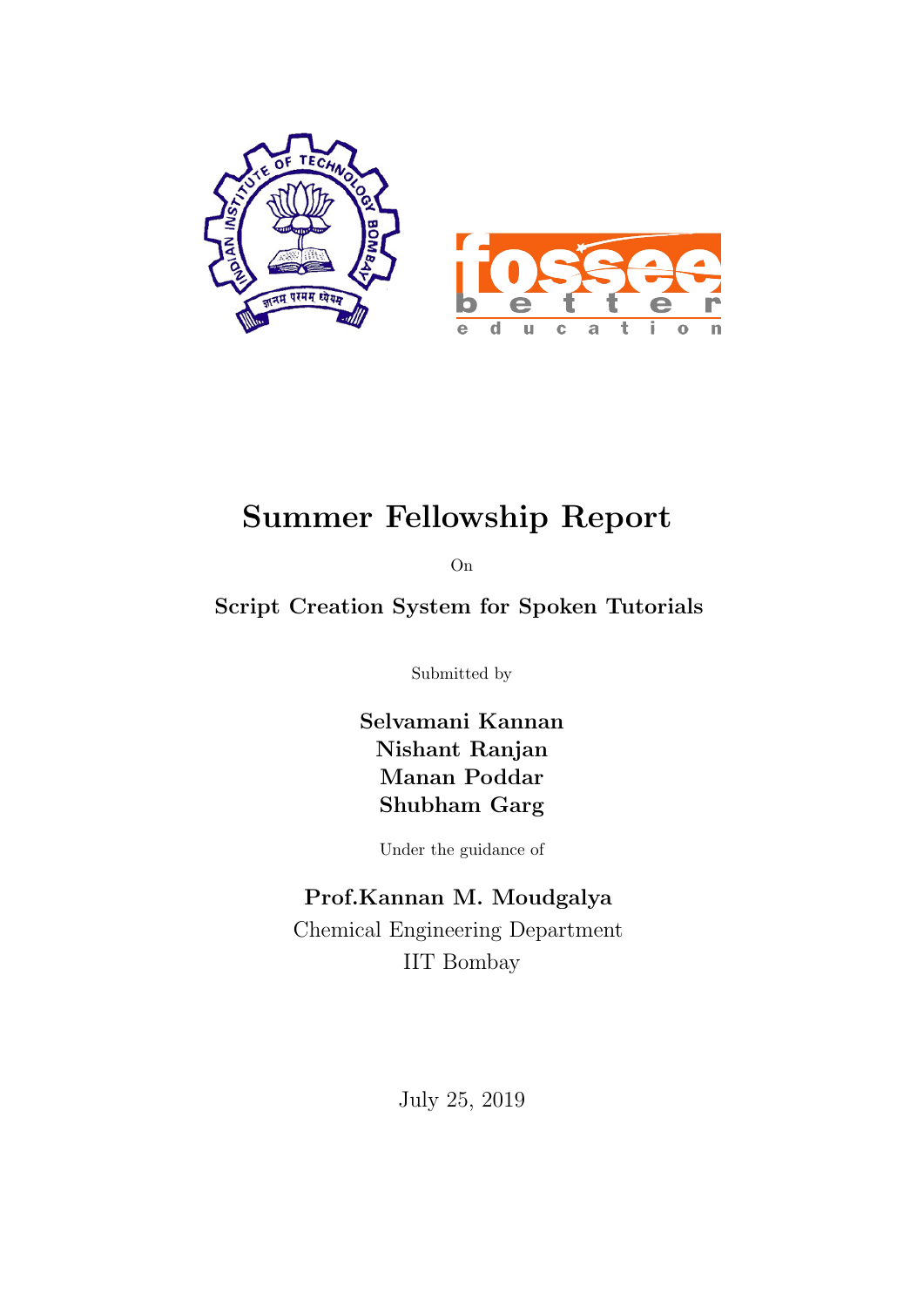# Acknowledgment

We, the summer interns of the fossee - Script Creation Process for Spoken Tutorials are overwhelmed in all humbleness and gratefulness to acknowledge our deep gratitude to all those who have helped us put our ideas to perfection and have assigned tasks well above the level of simplicity and into something concrete and unique. We wholeheartedly thanks Prof. Kannan M. Moudgalya for having faith in us, selecting us to be a part of his valuable project and for constantly motivating us to do better. We thanks Mr. Nagesh Karmali for providing us the opportunity to work on this project. We are also very thankful to our mentors for their valuable suggestions. They were and are always there to show us the right track when needed help. With help of their brilliant guidance and encouragement, we all were able to complete our tasks properly and were up to the mark in all the tasks assigned. During the process, we got a chance to see the stronger side of our technical and nontechnical aspects and also strengthen our concepts. Last but not the least, we sincerely thank all our other colleagues working in different projects under Prof. Kannan M. Moudgalya for helping us evolve better with their critical advice.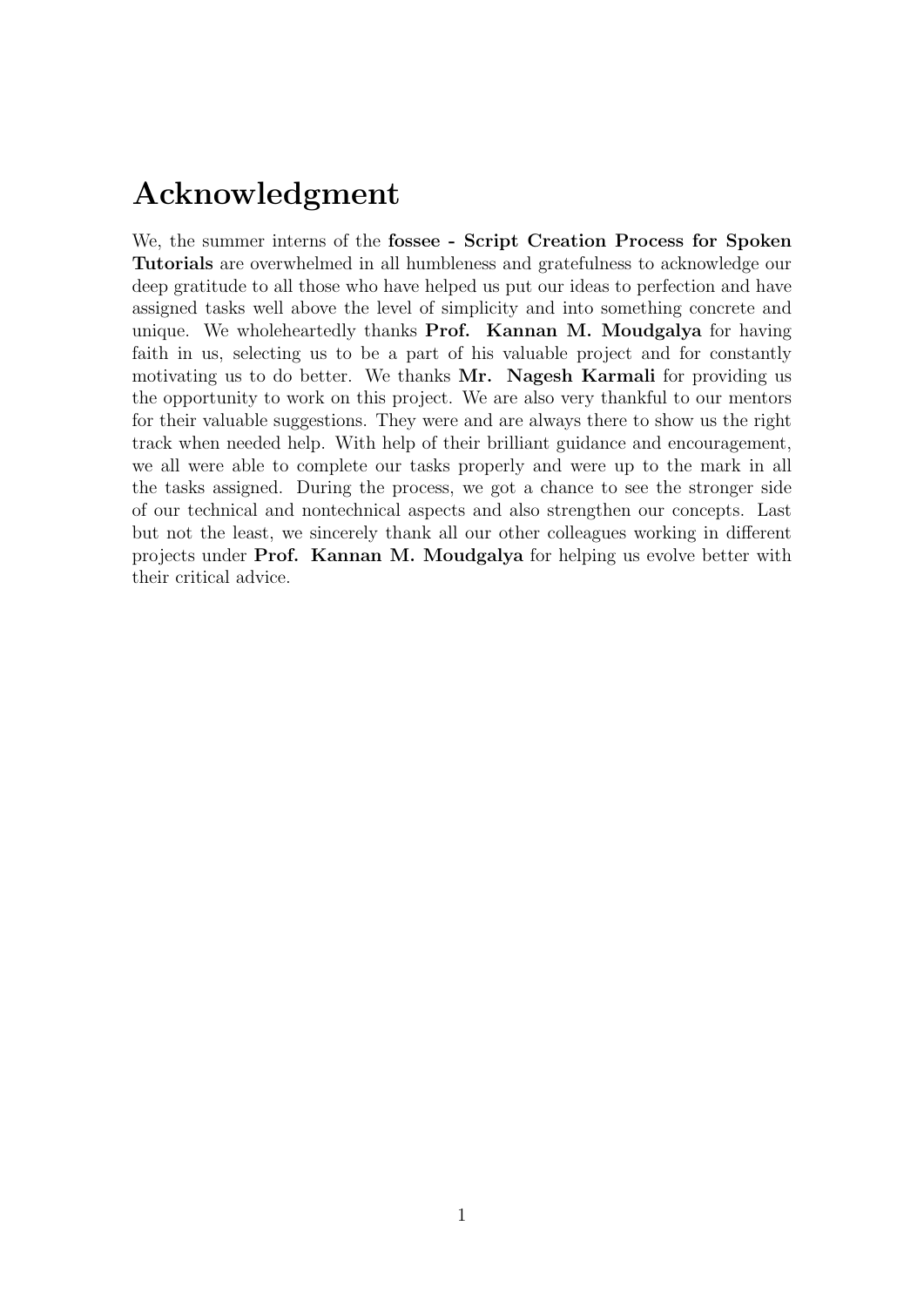# Declaration

We declare that this written submission represents our ideas in our own words and whenever others' ideas or words have been included, We adequately cited and referenced the original sources. We declare that We have properly and accurately acknowledged all sources used in the production of this thesis.

We also declare that We have adhered to all principles of academic honesty and integrity and have not misrepresented or fabricated or falsified any idea/data/fact/source in our submission. We understand that any violation of the above will be a cause for disciplinary action by the Institute and can also evoke penal action from the sources which have not been properly cited or from whom proper permission has not been taken when needed.

> Selvamani Kannan Nishant Ranjan Manan Poddar Shubham Garg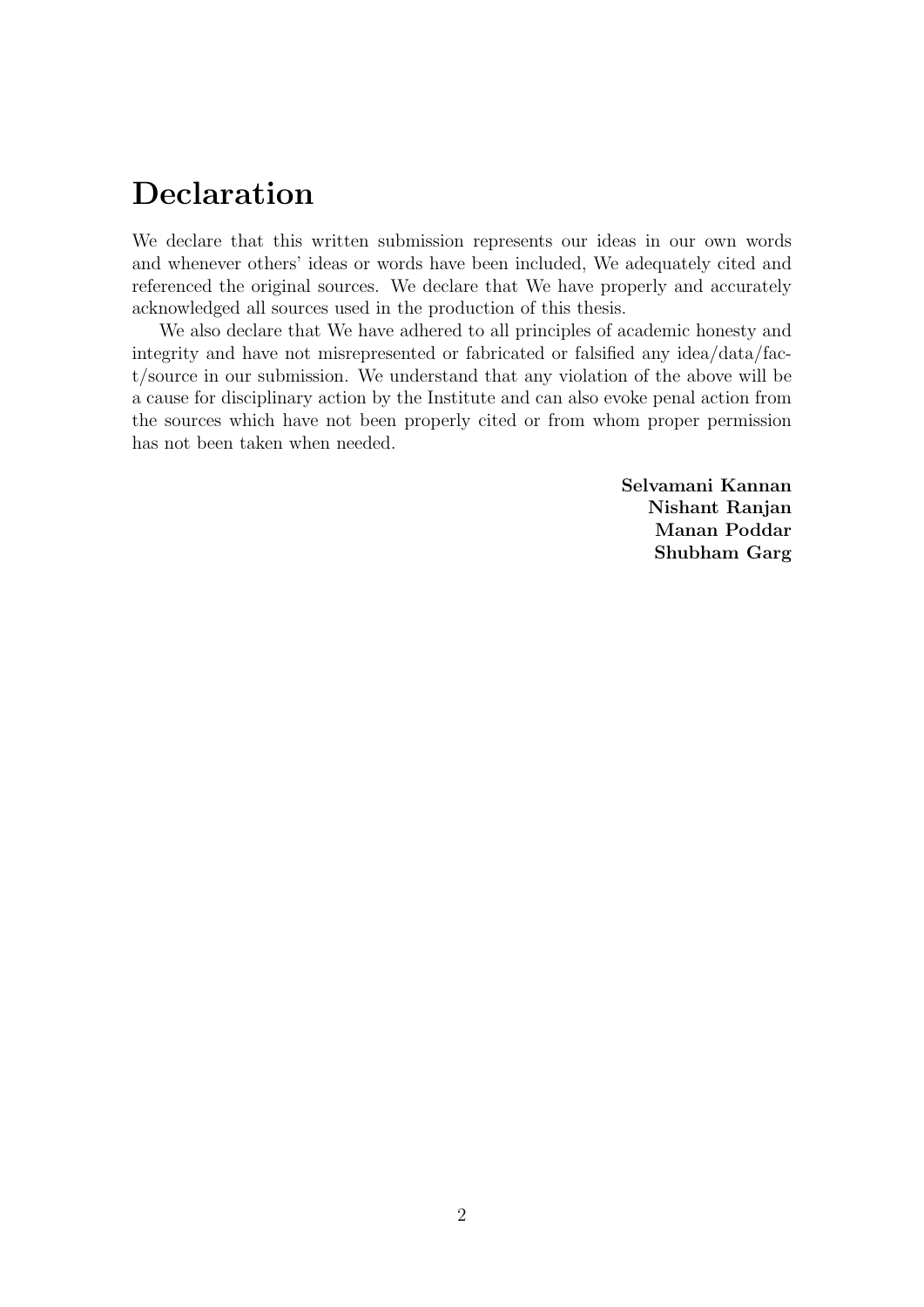# **Contents**

| $\mathbf{1}$ |     | Introduction                                                               | $\bf{5}$       |  |  |  |  |  |
|--------------|-----|----------------------------------------------------------------------------|----------------|--|--|--|--|--|
|              | 1.1 |                                                                            | $\overline{5}$ |  |  |  |  |  |
|              | 1.2 |                                                                            | $\overline{5}$ |  |  |  |  |  |
|              | 1.3 |                                                                            | $\overline{5}$ |  |  |  |  |  |
|              | 1.4 |                                                                            | 6              |  |  |  |  |  |
| $\bf{2}$     |     | <b>Project Overview</b>                                                    | $\overline{7}$ |  |  |  |  |  |
|              | 2.1 |                                                                            | $\overline{7}$ |  |  |  |  |  |
| 3            |     | Front-end                                                                  | 8              |  |  |  |  |  |
|              | 3.1 |                                                                            | 8              |  |  |  |  |  |
|              | 3.2 |                                                                            | 9              |  |  |  |  |  |
|              |     | 3.2.1                                                                      | 10             |  |  |  |  |  |
|              |     | 3.2.2                                                                      | 11             |  |  |  |  |  |
|              |     | User can copy and paste the table directly on the system $\ldots$<br>3.2.3 | 12             |  |  |  |  |  |
|              | 3.3 | View UI                                                                    | 13             |  |  |  |  |  |
|              |     | 3.3.1                                                                      | 14             |  |  |  |  |  |
|              |     | 3.3.2                                                                      | 15             |  |  |  |  |  |
|              |     | 3.3.3                                                                      | 16             |  |  |  |  |  |
|              | 3.4 | Edit UI                                                                    | 18             |  |  |  |  |  |
| 4            |     | Module/libraries Used for Developing Frontend/Backend                      | 19             |  |  |  |  |  |
| $\bf{5}$     |     | <b>Backend</b>                                                             | 20             |  |  |  |  |  |
|              | 5.1 |                                                                            | 20             |  |  |  |  |  |
|              | 5.2 |                                                                            | 20             |  |  |  |  |  |
|              | 5.3 |                                                                            |                |  |  |  |  |  |
|              |     | 5.3.1                                                                      | 22             |  |  |  |  |  |
|              |     | 5.3.2                                                                      | 22             |  |  |  |  |  |
|              |     | 5.3.3                                                                      | 23             |  |  |  |  |  |
|              |     | 5.3.4                                                                      | 24             |  |  |  |  |  |
|              |     | 5.3.5                                                                      | 25             |  |  |  |  |  |
|              |     | 5.3.6                                                                      | 25             |  |  |  |  |  |
|              |     | 5.3.7                                                                      | 26             |  |  |  |  |  |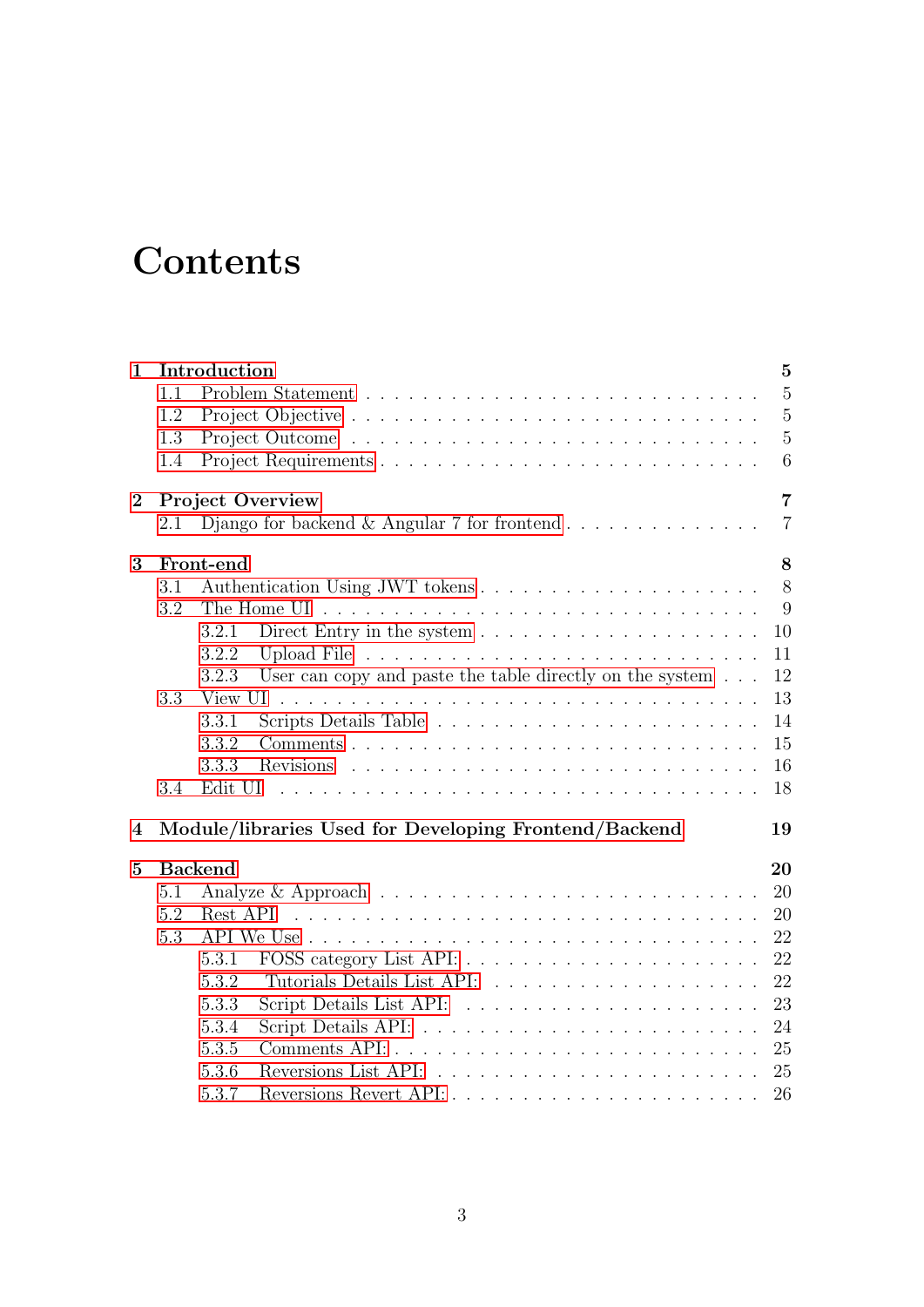# List of Figures

| 3.2 Space for writing scripts $\ldots \ldots \ldots \ldots \ldots \ldots \ldots \ldots \ldots \ldots \ldots$ |  |  |  |  |  |  |  |  |  |  |  |
|--------------------------------------------------------------------------------------------------------------|--|--|--|--|--|--|--|--|--|--|--|
| 3.3 Table of script in doc/odt $\ldots \ldots \ldots \ldots \ldots \ldots \ldots \ldots \ldots 11$           |  |  |  |  |  |  |  |  |  |  |  |
| 3.4 Upload file or paste content $\ldots \ldots \ldots \ldots \ldots \ldots \ldots \ldots 12$                |  |  |  |  |  |  |  |  |  |  |  |
|                                                                                                              |  |  |  |  |  |  |  |  |  |  |  |
|                                                                                                              |  |  |  |  |  |  |  |  |  |  |  |
|                                                                                                              |  |  |  |  |  |  |  |  |  |  |  |
|                                                                                                              |  |  |  |  |  |  |  |  |  |  |  |
|                                                                                                              |  |  |  |  |  |  |  |  |  |  |  |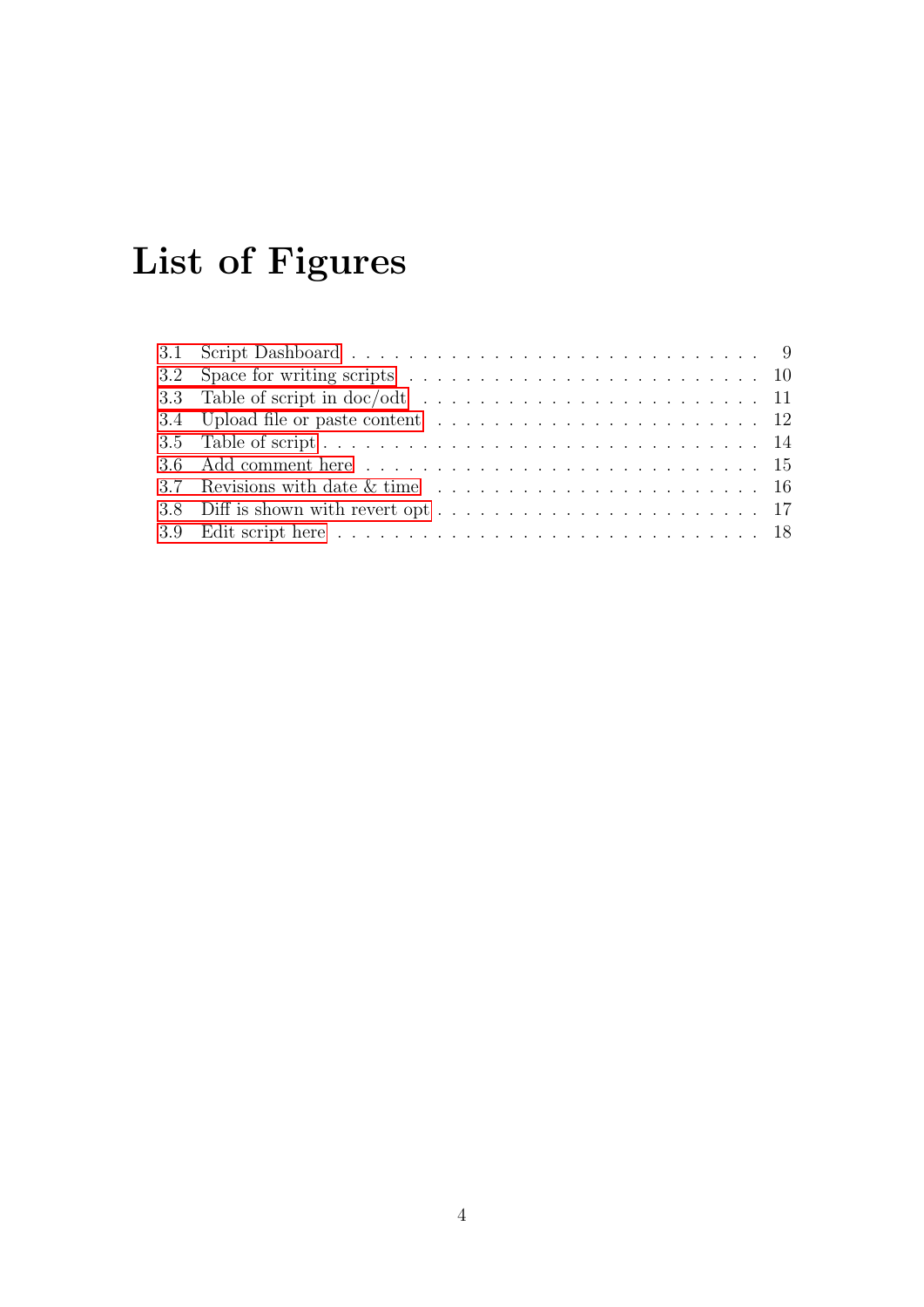# <span id="page-5-0"></span>Chapter 1

# Introduction

### <span id="page-5-1"></span>1.1 Problem Statement

Development of a platform for the Spoken-tutorial.org , for automating the process of script creation for the tutorials. In the current system, the manual process is followed. The workflow of the system is described as follows. The script is divided into the individual scene having a 2-column format containing Visual Cue and Narration. In each scene, Visual Cue is written as a series of events leading to actions, and Narration refers to the textual voice-over given by the speaker for its corresponding events in the visual cue

### <span id="page-5-2"></span>1.2 Project Objective

The objective of the project is to add modules to the existing website name Scriptmanager so that one can create the scripts on the website directly or upload a file containing the scripts and can modify them afterwards. Revisions history should be maintained after each edit and can be reverted to the previous version. A reviewer should be able to review and comment on particular cue-narration pair regarding doubts/questions/suggestions on that script

### <span id="page-5-3"></span>1.3 Project Outcome

The creator will be able to create the script. The script will comprise of slides, each divided into 2 columns. There would be a facility to add, remove, and reorder the slides. Once the creator creates the script, he/she can send it for review. The existing publishing workflow will be followed in the review process.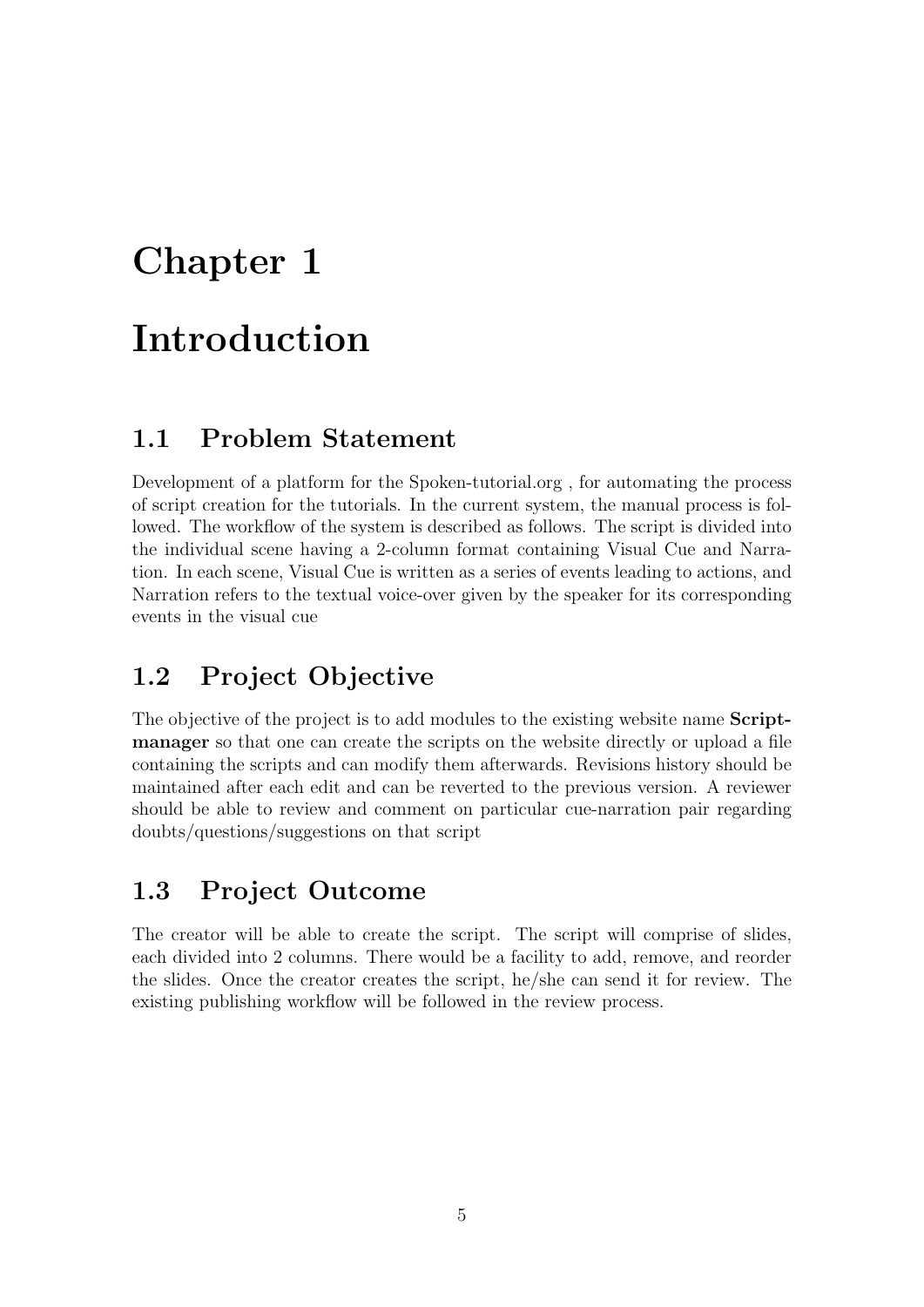# <span id="page-6-0"></span>1.4 Project Requirements

We are using the following tools during development

- Django (v1.11) used for developing the back-end of the platform.
- Angular 7 (v7.0) used for front-end development.
- MySQL the database used for storing the data.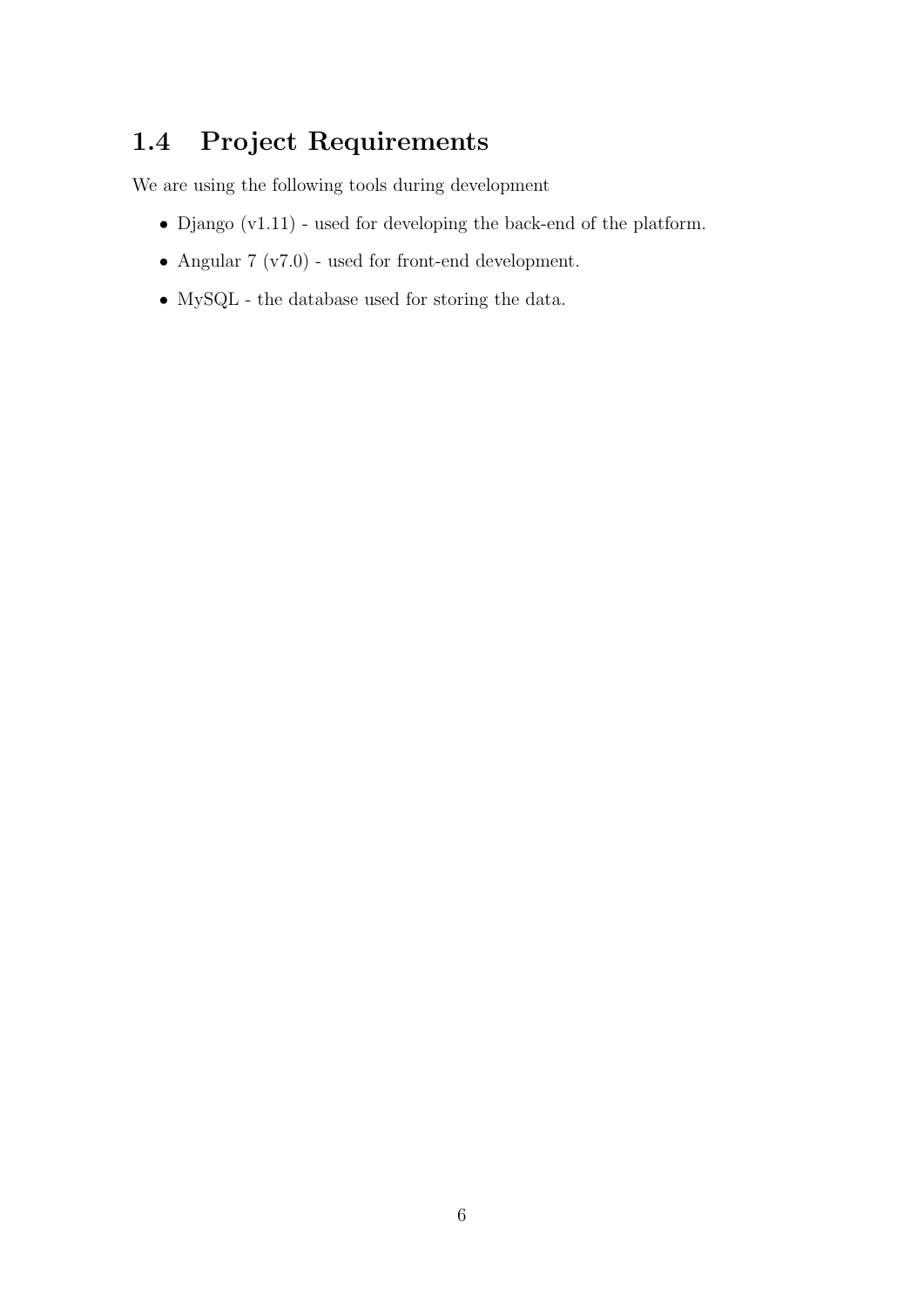# <span id="page-7-0"></span>Chapter 2

# Project Overview

In the current system, for creating Scripts and get it reviewed, the users are allowed to use services like Google Docs and Gmail only, which is pretty cumbersome and inefficient. We have replaced them by developing a platform which essentially provides features similar to Google Docs and also has facilities to get it reviewed without mailing, by simply automating the process.

### <span id="page-7-1"></span>2.1 Django for backend & Angular 7 for frontend

Since the existing system already uses Django as a server-side framework and MySQL as the database, we also used the same for maintaining compatibility with the existing system. Although we have used Angular to develop the frontend using Django templates (which is used in the existing system) would imply to write all the javascript on our own which isn't required when these frameworks are already present. With the help of them, It becomes really easy to develop and maintain the code.

Since the existing system is using Django platform as a server-side and MySQL as a database, so we use the same for compatibility with the existing system. Add we use Angular in this to develop Front-end using Django Templets. These templates make our work easy to develop and maintain the code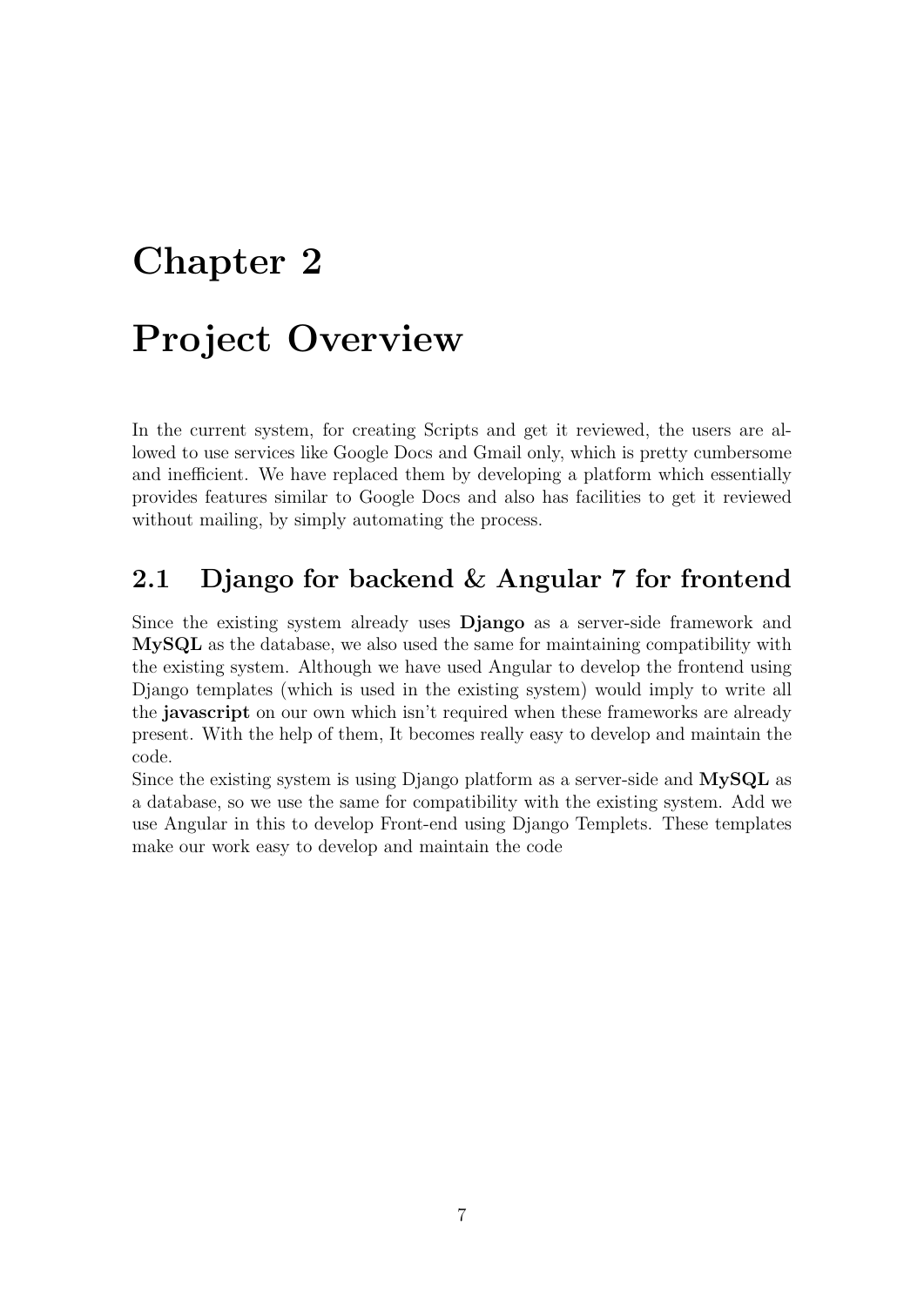# <span id="page-8-0"></span>Chapter 3

# Front-end

### <span id="page-8-1"></span>3.1 Authentication Using JWT tokens

The existing system handles the login and registration part. To use our system, the user should be already logged in as we need the details of foss category and languages being assigned to him. Therefore, we have used JWT tokens to authenticate the user with the application server by sending this token with each API calls we make. We make an API call as soon as the user comes to our system to get this token from the application server and we are storing it in the local storage, So after that, every API call goes with this token and that's how the authentication is happening. After 3 seconds the token automatically gets refreshed to ensure the security of the system.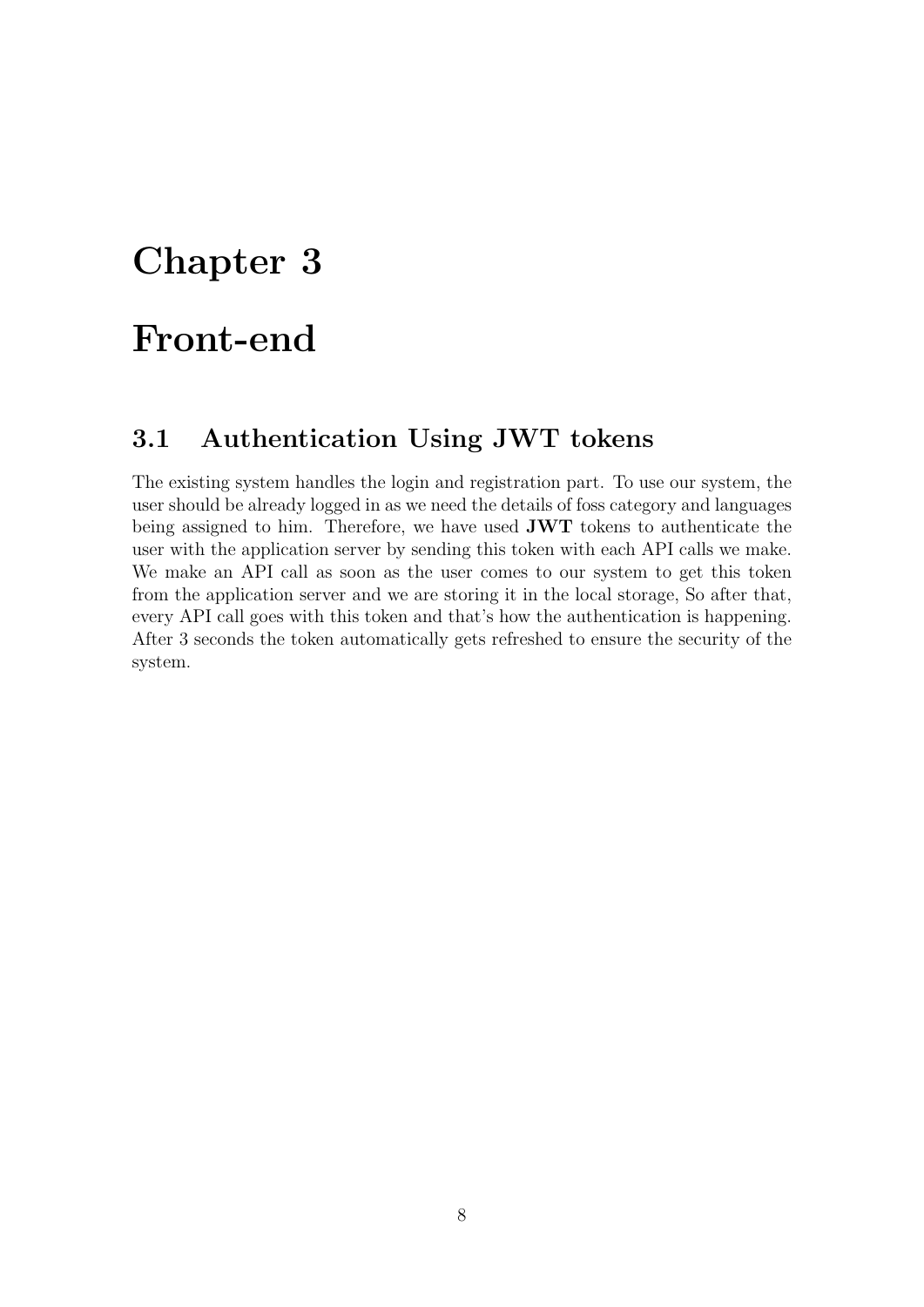## <span id="page-9-0"></span>3.2 The Home UI

The Home UI is a dashboard for displaying the tutorials list based on foss category and language selected by the user.

Only the foss category and language which has been assigned to the particular user is shown in the drop-down menu. After selecting them, all the tutorials of that particular category is shown.

User can now either create scripts for a particular tutorial or edit/view a previously created scripts for a tutorial.

<span id="page-9-1"></span>

| Advance C                   | Arabic<br>$\overline{\mathbf{v}}$                                                                                 |                                                                                                                                                                                                                                                                                                                                                                                                                   |
|-----------------------------|-------------------------------------------------------------------------------------------------------------------|-------------------------------------------------------------------------------------------------------------------------------------------------------------------------------------------------------------------------------------------------------------------------------------------------------------------------------------------------------------------------------------------------------------------|
|                             | allocates internal storage for various data-types, creates memory data-structures, standard file I/O library etc. | Advanced C is for the programmer who has some experience writing applications in C or a similar language. This includes allocating<br>large data objects which at compile time, is seldom practical, especially if the data objects are used frequently and for a short time.<br>Instead, you usually allocate these data objects at runtime. C compiler produces the object module, preprocesses the input file, |
| Command line arguments in C |                                                                                                                   | $\mathbb Z$ edit                                                                                                                                                                                                                                                                                                                                                                                                  |
| Outline:                    |                                                                                                                   |                                                                                                                                                                                                                                                                                                                                                                                                                   |
| asdfxzf                     |                                                                                                                   | $\mathbb Z$ edit                                                                                                                                                                                                                                                                                                                                                                                                  |
| Outline:                    |                                                                                                                   |                                                                                                                                                                                                                                                                                                                                                                                                                   |
| <b>Union and Typedef</b>    |                                                                                                                   | $\mathbb Z$ edit                                                                                                                                                                                                                                                                                                                                                                                                  |
| <b>Outline:</b>             |                                                                                                                   |                                                                                                                                                                                                                                                                                                                                                                                                                   |
| Storage class specifiers    |                                                                                                                   | $+$ upload<br>+ create                                                                                                                                                                                                                                                                                                                                                                                            |
| <b>Outline:</b>             |                                                                                                                   |                                                                                                                                                                                                                                                                                                                                                                                                                   |
| Preprocessor directives     |                                                                                                                   | $+$ upload<br>$+$ create                                                                                                                                                                                                                                                                                                                                                                                          |
| Outline:                    |                                                                                                                   |                                                                                                                                                                                                                                                                                                                                                                                                                   |

Figure 3.1: Script Dashboard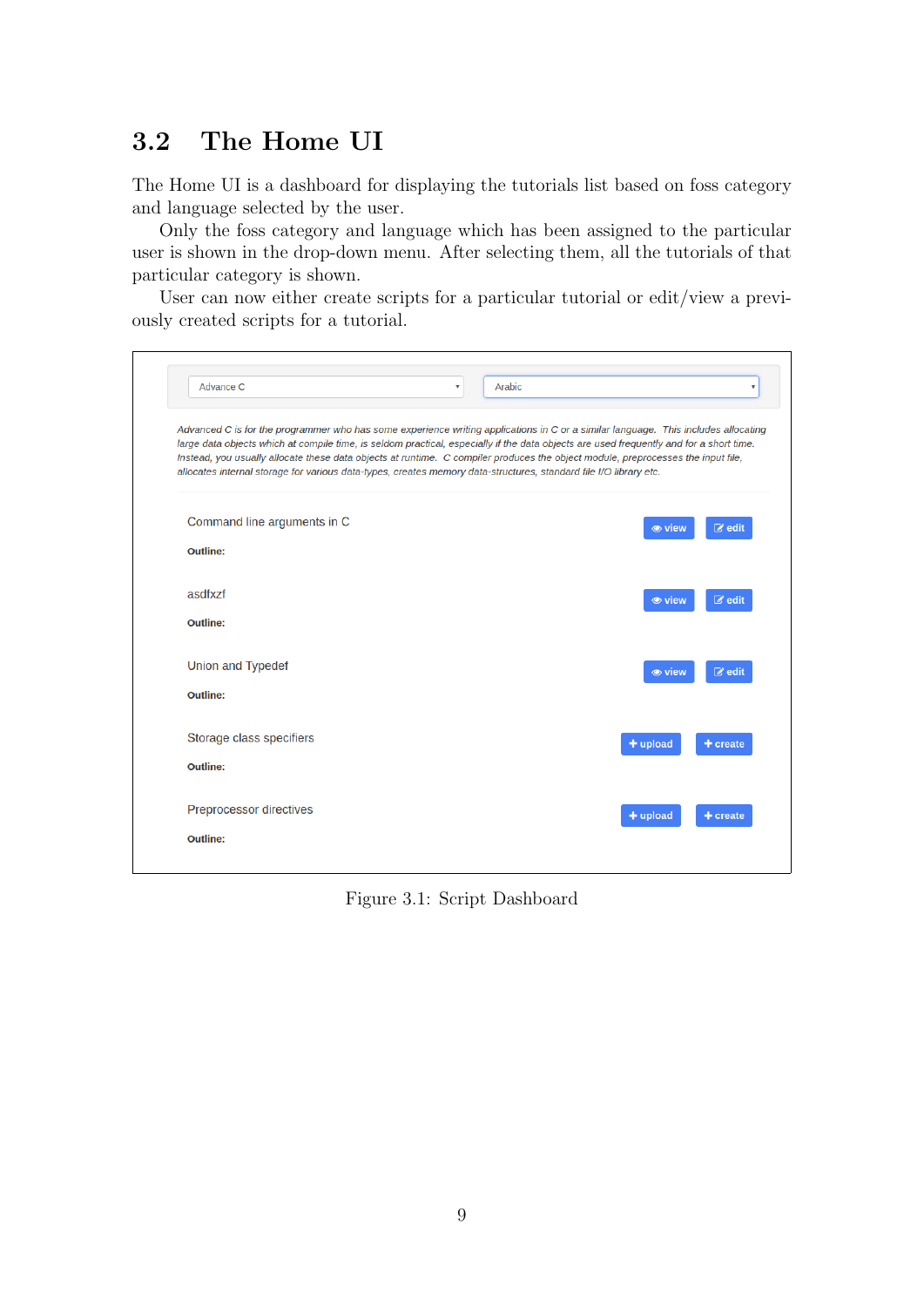For Creating Scripts, three features are provided to the users :

- Direct Entry in the system.
- Upload docs/odt files.
- Copy and paste the whole table.

#### <span id="page-10-0"></span>3.2.1 Direct Entry in the system

<span id="page-10-1"></span>

|                   |                                                                           |  |                                     |  | NARRATION        |              |                                       |  |                                                            |  |
|-------------------|---------------------------------------------------------------------------|--|-------------------------------------|--|------------------|--------------|---------------------------------------|--|------------------------------------------------------------|--|
| Paragraph         | $\vee$ <b>B</b> $I \cong \frac{1}{2}$ $\leftrightarrow$ $\leftrightarrow$ |  |                                     |  | Paragraph        | $\checkmark$ |                                       |  | <b>B</b> $I \cong \frac{1}{2}$ $\Rightarrow$ $\Rightarrow$ |  |
|                   |                                                                           |  |                                     |  |                  |              |                                       |  |                                                            |  |
|                   |                                                                           |  |                                     |  |                  |              |                                       |  |                                                            |  |
|                   |                                                                           |  |                                     |  |                  |              |                                       |  |                                                            |  |
|                   |                                                                           |  |                                     |  |                  |              |                                       |  |                                                            |  |
|                   |                                                                           |  |                                     |  |                  |              |                                       |  |                                                            |  |
| <b>VISUAL CUE</b> |                                                                           |  |                                     |  | <b>NARRATION</b> |              |                                       |  |                                                            |  |
| Paragraph         | $\vee$ <b>B</b> $I \coloneqq \frac{1}{2}$                                 |  | $\leftrightarrow$ $\leftrightarrow$ |  | Paragraph        |              | $\vee$ <b>B</b> $I \cong \frac{1}{2}$ |  | $\leftrightarrow$ $\leftrightarrow$                        |  |
|                   |                                                                           |  |                                     |  |                  |              |                                       |  |                                                            |  |
|                   |                                                                           |  |                                     |  |                  |              |                                       |  |                                                            |  |
|                   |                                                                           |  |                                     |  |                  |              |                                       |  |                                                            |  |
|                   |                                                                           |  |                                     |  |                  |              |                                       |  |                                                            |  |
|                   |                                                                           |  |                                     |  |                  |              |                                       |  |                                                            |  |
|                   |                                                                           |  |                                     |  |                  |              |                                       |  |                                                            |  |

Figure 3.2: Space for writing scripts

Here user can directly enter visual cue and narration for each slide and as each tutorial contains multiple slides, therefore, the system provides the facility to the user, to add and delete the rows dynamically and save it after all the changes made.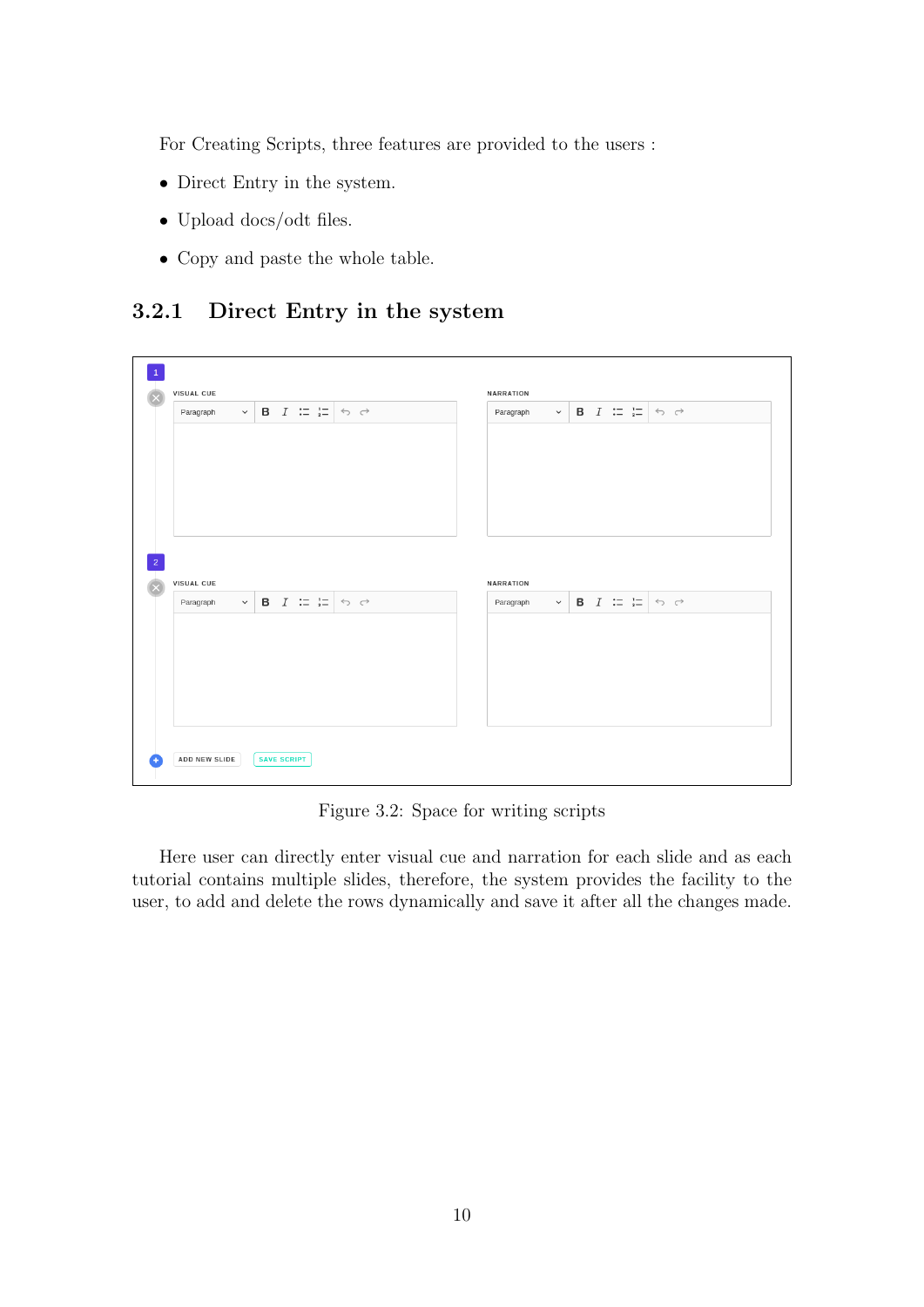### <span id="page-11-0"></span>3.2.2 Upload File

User can Upload the whole doc/odt files containing tables which in turn contains data of visual cue and narration. In this way, user can work "offline" as well.

<span id="page-11-1"></span>

Figure 3.3: Table of script in doc/odt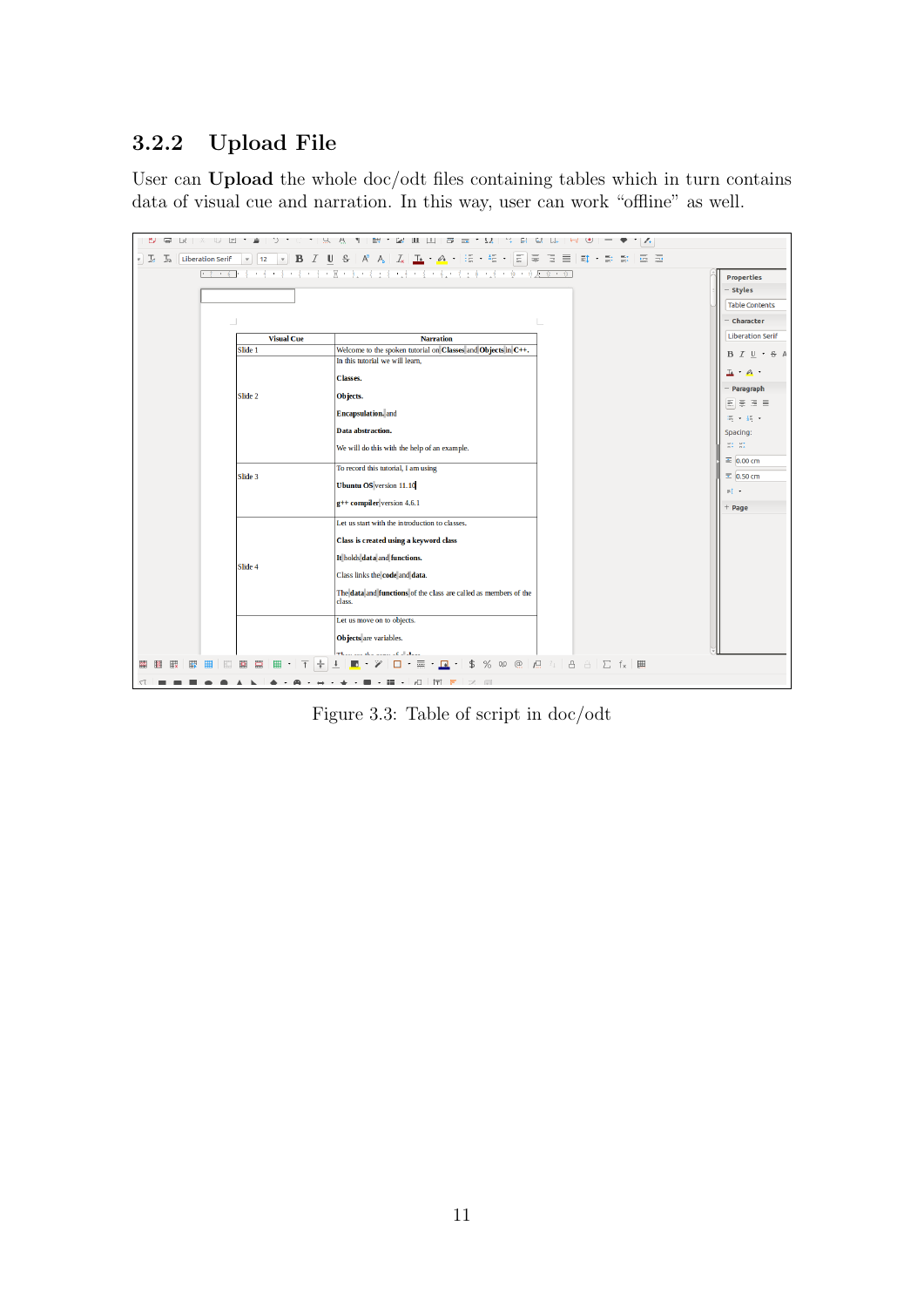### <span id="page-12-0"></span>3.2.3 User can copy and paste the table directly on the system

<span id="page-12-1"></span>

|                                                       | also<br>Choose a file                                         |  |  |  |  |
|-------------------------------------------------------|---------------------------------------------------------------|--|--|--|--|
|                                                       | <b>OR</b>                                                     |  |  |  |  |
| PASTE THE WHOLE TABLE HERE                            |                                                               |  |  |  |  |
| $B$ $I \cong I \cong \infty$<br>Choose heading $\sim$ |                                                               |  |  |  |  |
|                                                       |                                                               |  |  |  |  |
| <b>Visual Cue</b>                                     | <b>Narration</b>                                              |  |  |  |  |
| Slide 1                                               | Welcome to the spoken tutorial on Classes and Objects in C++. |  |  |  |  |
| Slide 2                                               | In this tutorial we will learn,                               |  |  |  |  |
|                                                       | Classes.                                                      |  |  |  |  |
|                                                       | Objects.                                                      |  |  |  |  |
|                                                       | <b>Encapsulation.</b> and                                     |  |  |  |  |
|                                                       | Data abstraction.                                             |  |  |  |  |
|                                                       | We will do this with the help of an example.                  |  |  |  |  |
| Slide 3                                               | To record this tutorial, I am using                           |  |  |  |  |
|                                                       | Ubuntu OS version 11.10                                       |  |  |  |  |
|                                                       | UPLOAD TABLE                                                  |  |  |  |  |

Figure 3.4: Upload file or paste content

Feature 3.3.2 and 3.3.3 provide user, the facility to work offline as well.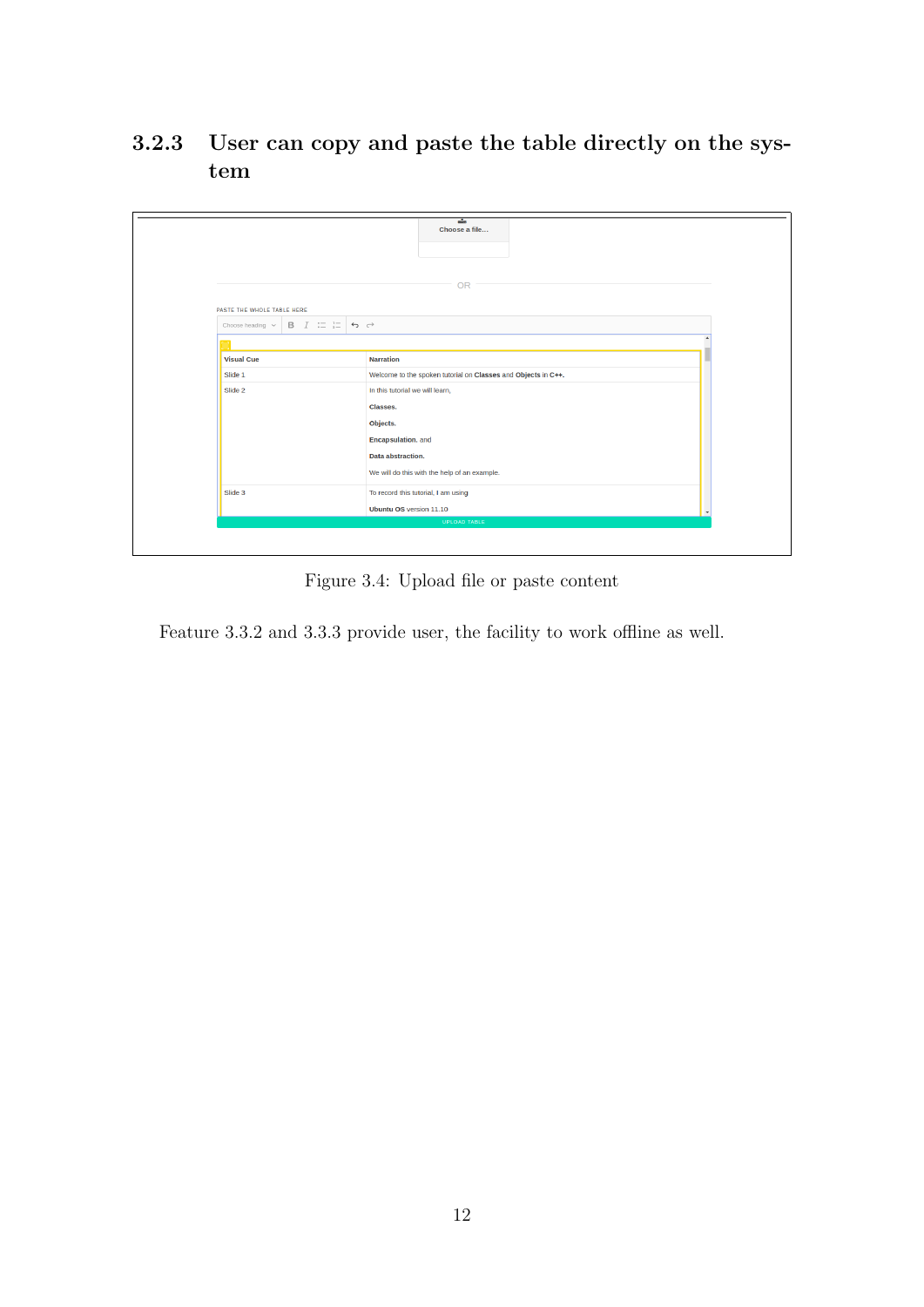# <span id="page-13-0"></span>3.3 View UI

After creating the scripts manually or uploading them directly to the system, user will be redirected to the view page. There are three main components on this page:

- Script Details Table
- Comments
- Revisions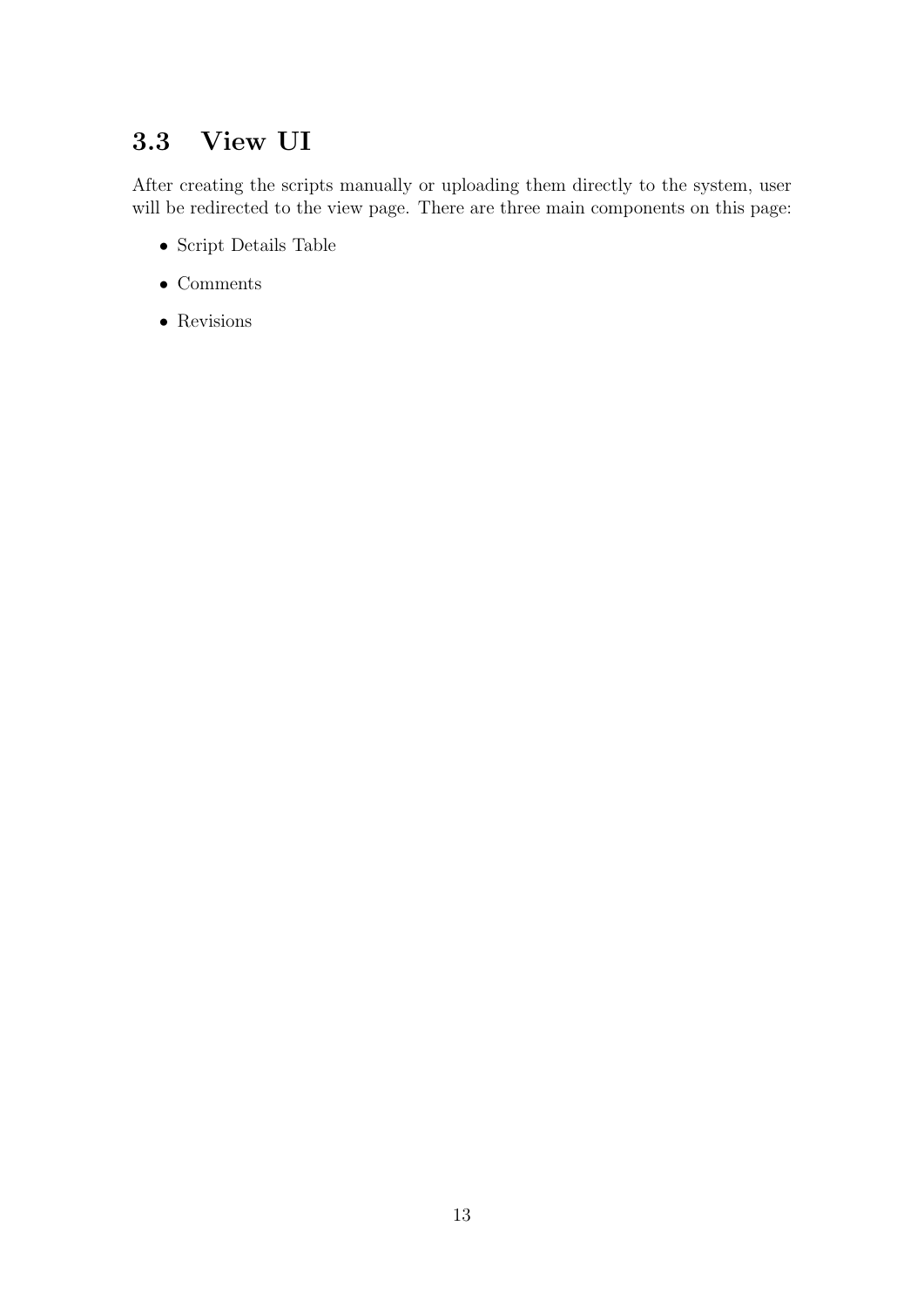<span id="page-14-1"></span><span id="page-14-0"></span>

|                | <b>Command line arguments in C</b> |                                                                               | <b>Z</b> Edit Mode<br><b>く Go Back</b> |  |
|----------------|------------------------------------|-------------------------------------------------------------------------------|----------------------------------------|--|
|                |                                    |                                                                               |                                        |  |
| Sr.<br>No.     | <b>Visual Cue</b>                  | <b>Narration</b>                                                              |                                        |  |
| 1              | <b>Display Slide</b>               | Hello and welcome to the spoken tutorial on Command Line<br>Arguments.        |                                        |  |
| $\overline{2}$ | <b>Display Slide</b>               | In this tutorial, we will learn about<br>$\bullet$                            |                                        |  |
| 3              | <b>Display Slide</b>               | For this tutorial I am using                                                  |                                        |  |
|                | <b>System Requirements</b>         | Ubuntu Operating system version 11.10 and                                     |                                        |  |
|                |                                    | $\bullet$<br>gcc Compiler version 4.6.1 on Ubuntu                             |                                        |  |
| 4              | <b>Display Slide</b>               | To follow this tutorial, you should be familiar with C tutorials.             |                                        |  |
|                | <b>Prerequisites</b>               | If not, for relevant tutorials please visit our website which is as<br>shown. |                                        |  |
| 5              | Show the pointer to                | Let us start with our program.                                                |                                        |  |
|                |                                    | I have a code file.                                                           |                                        |  |
|                |                                    | I will open it.                                                               |                                        |  |
|                |                                    | Filonomo je majn with arge o                                                  |                                        |  |

Figure 3.5: Table of script

This table occupies two-thirds of the page and contains three columns Serial No, Visual Cue and Narration.

- If the script is created manually on the system then data from each slide (i.e., each cue narration pair) will be inserted into a table row
- If the script is uploaded as a file or copy-pasted onto the system then the data will be parsed from the file and then inserted into the table row.

When hovered over the particular row of the table, it will show two buttons Comment and Revision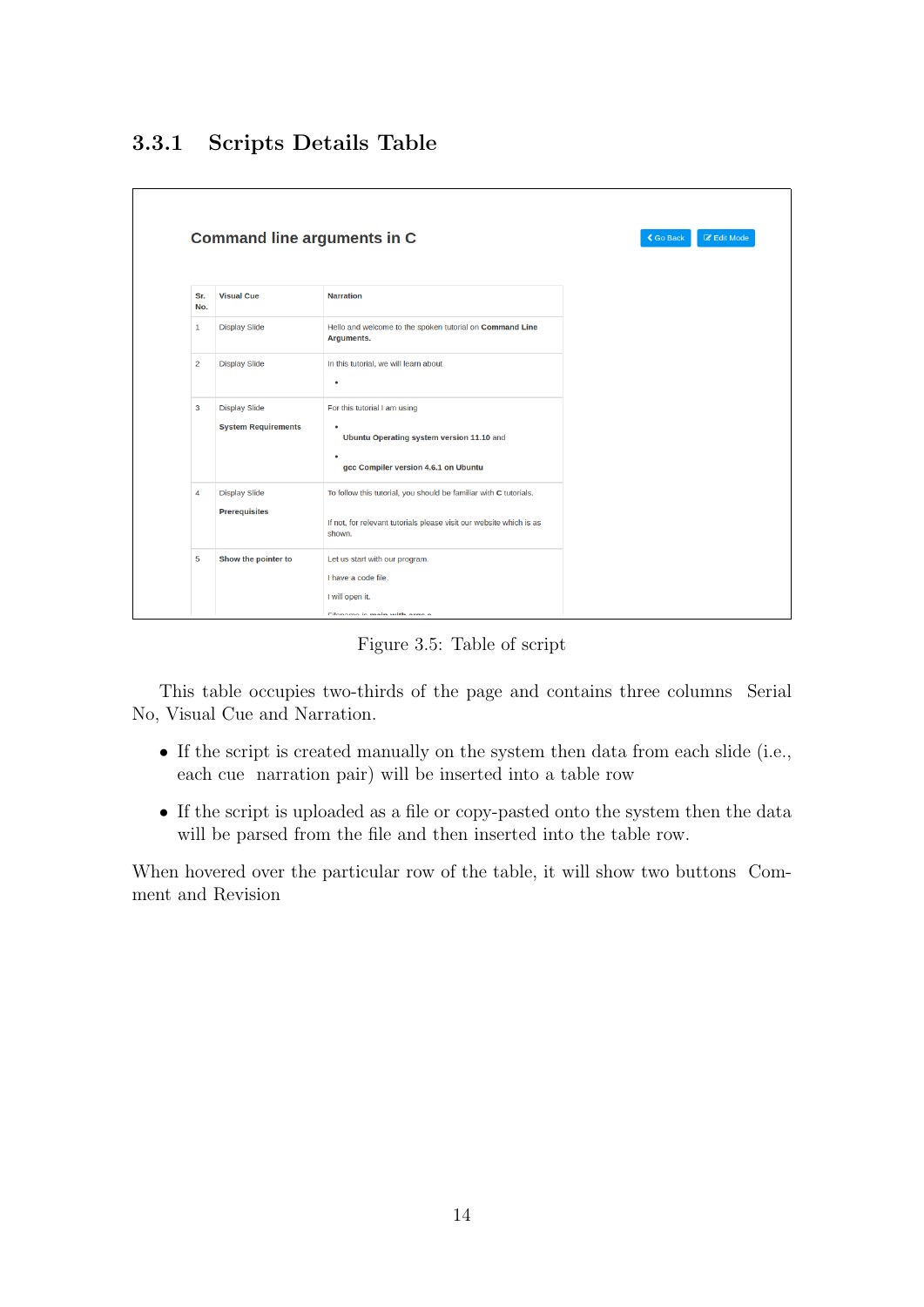### <span id="page-15-0"></span>3.3.2 Comments

<span id="page-15-1"></span>

| <b>Command line arguments in C</b><br><b>くGo Back</b><br><b>Z</b> Edit Mode |                                                    |                                                                                                                                                    |                                                           |  |  |  |  |  |  |  |
|-----------------------------------------------------------------------------|----------------------------------------------------|----------------------------------------------------------------------------------------------------------------------------------------------------|-----------------------------------------------------------|--|--|--|--|--|--|--|
| Sr.<br>No.                                                                  | <b>Visual Cue</b>                                  | <b>Narration</b>                                                                                                                                   | This is a test comment<br>& admin   0 minute(s) ago       |  |  |  |  |  |  |  |
| $\mathbf 1$                                                                 | <b>Display Slide</b>                               | Hello and welcome to the spoken tutorial on Command Line<br>Arguments.                                                                             | This is another test comment<br>& admin   0 minute(s) ago |  |  |  |  |  |  |  |
| $\overline{2}$                                                              | <b>Display Slide</b>                               | In this tutorial, we will learn about<br>$\bullet$                                                                                                 | Add a comment                                             |  |  |  |  |  |  |  |
| 3                                                                           | <b>Display Slide</b><br><b>System Requirements</b> | For this tutorial I am using<br>$\bullet$<br>Ubuntu Operating system version 11.10 and<br>gcc Compiler version 4.6.1 on Ubuntu                     | POST COMMENT                                              |  |  |  |  |  |  |  |
| $\overline{4}$                                                              | <b>Display Slide</b><br><b>Prerequisites</b>       | To follow this tutorial, you should be familiar with C tutorials.<br>If not, for relevant tutorials please visit our website which is as<br>shown. |                                                           |  |  |  |  |  |  |  |
| 5                                                                           | Show the pointer to                                | Let us start with our program.<br>I have a code file.<br>I will open it.<br>Filename is main-with-args.c                                           |                                                           |  |  |  |  |  |  |  |

Figure 3.6: Add comment here

This will show all the comments for a particular slide and highlight that row in the table. Comments can be created by the reviewers and the user who created the script, both.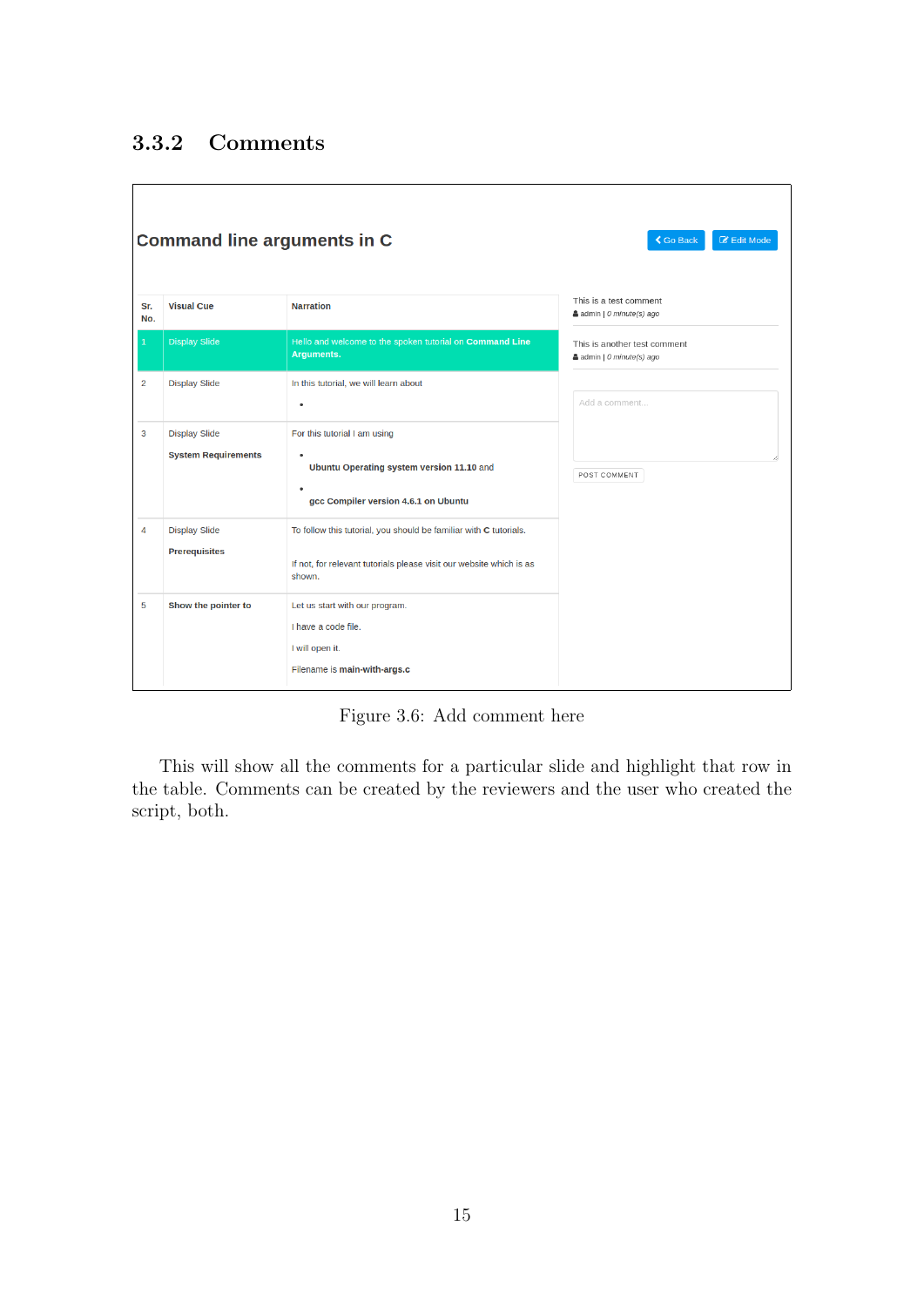### <span id="page-16-0"></span>3.3.3 Revisions

<span id="page-16-1"></span>

|                |                                                    | <b>Command line arguments in C</b>                                                                                                                 | <b>Z</b> Edit Mode<br>く Go Back  |
|----------------|----------------------------------------------------|----------------------------------------------------------------------------------------------------------------------------------------------------|----------------------------------|
| Sr.<br>No.     | <b>Visual Cue</b>                                  | <b>Narration</b>                                                                                                                                   | Revision 4 (2019-07-03 08:31 AM) |
| 1              | Something is changed                               | Hello and welcome to the spoken tutorial on Command Line<br>Arguments.                                                                             | Revision 3 (2019-07-03 08:31 AM) |
| $\overline{2}$ | <b>Display Slide</b>                               | In this tutorial, we will learn about<br>$\bullet$                                                                                                 | Revision 2 (2019-07-03 08:31 AM) |
| 3              | <b>Display Slide</b><br><b>System Requirements</b> | For this tutorial I am using<br>$\bullet$<br>Ubuntu Operating system version 11.10 and<br>gcc Compiler version 4.6.1 on Ubuntu                     | Revision 1 (2019-07-02 09:19 AM) |
| 4              | <b>Display Slide</b><br><b>Prerequisites</b>       | To follow this tutorial, you should be familiar with C tutorials.<br>If not, for relevant tutorials please visit our website which is as<br>shown. |                                  |
| 5              | Show the pointer to                                | Let us start with our program.<br>I have a code file.<br>I will open it.<br>Pilanama ia main mith anna a                                           |                                  |

Figure 3.7: Revisions with date & time

This will show all the edit history made to the particular slide. Clicking on the revision will show that particular version of the slide, with the difference between the current version and the previous version. User has the facility to revert back to previous version at any point.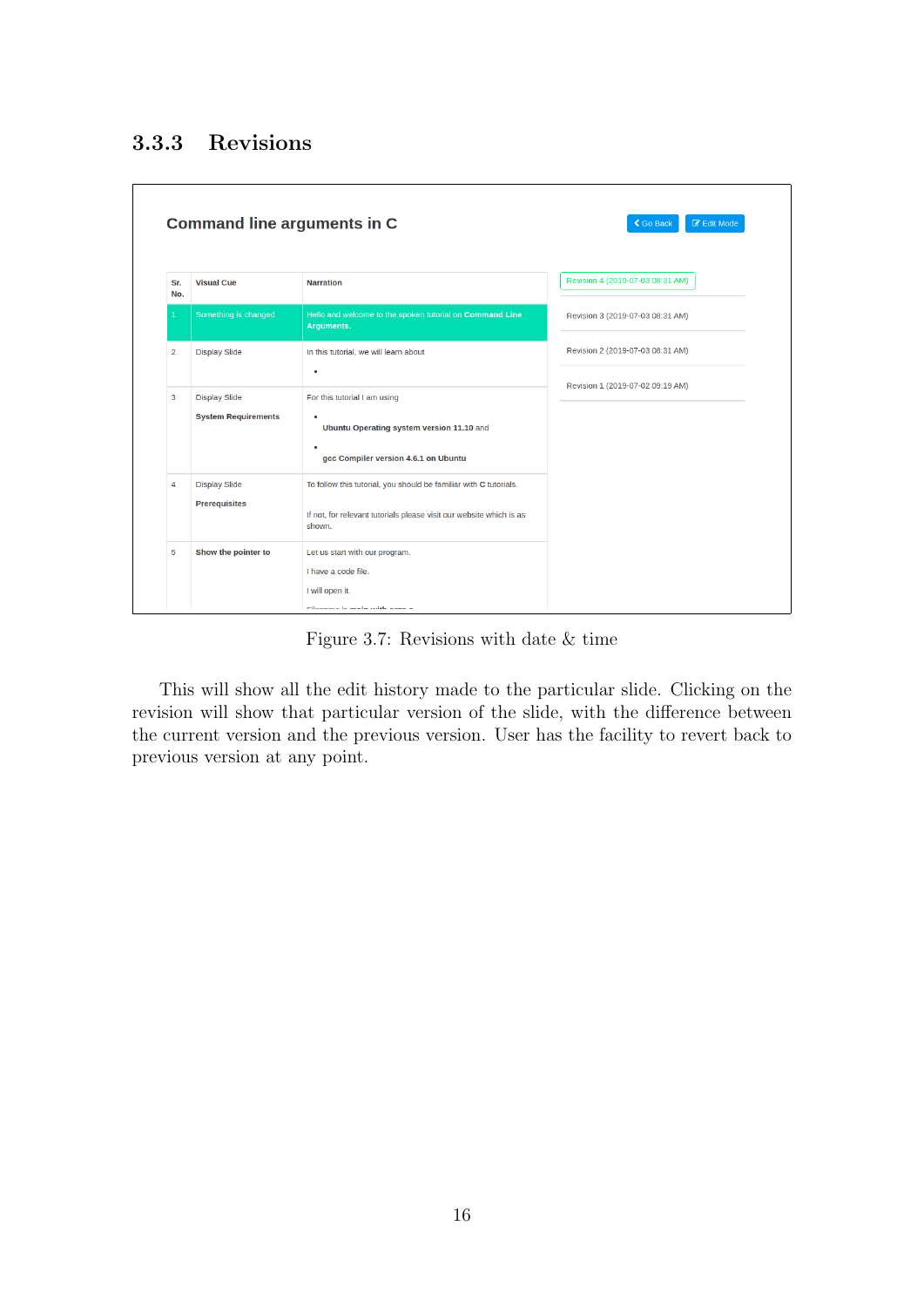<span id="page-17-0"></span>

Figure 3.8: Diff is shown with revert opt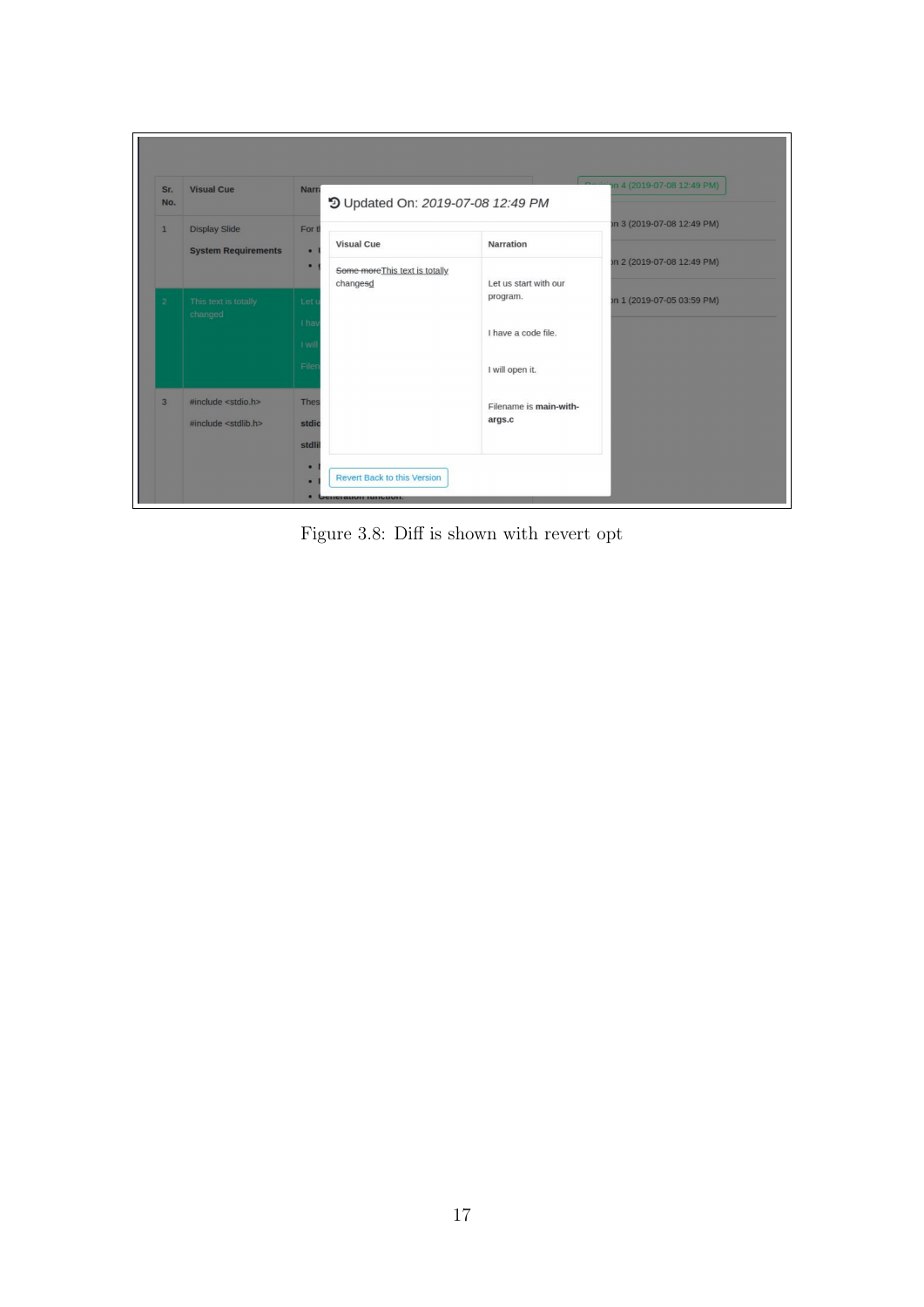### <span id="page-18-0"></span>3.4 Edit UI

Edit mode can be accessed from the navigation button on the top-right corner of the View Mode and can be toggled back from the same button.

<span id="page-18-1"></span>

| <b>VISUAL CUE</b>                              |                                                                    | <b>NARRATION</b>                                                                                  |
|------------------------------------------------|--------------------------------------------------------------------|---------------------------------------------------------------------------------------------------|
| $\checkmark$<br>Paragraph                      | $B$ $I := \frac{1}{2}$<br>$\leftrightarrow$                        | $\vee$ B I $\mathrel{\mathop:}= \mathrel{\mathop:}=$<br>$\leftrightarrow$<br>Paragraph            |
| Something is changed                           |                                                                    | Hello and welcome to the spoken tutorial on Command Line<br>Arguments.                            |
|                                                |                                                                    |                                                                                                   |
| <b>VISUAL CUE</b><br>Paragraph<br>$\checkmark$ | <b>B</b> $I := \frac{1}{2}$<br>$\leftrightarrow$ $\leftrightarrow$ | <b>NARRATION</b><br><b>B</b> $I \cong \mathbb{Z} \subset \mathbb{R}$<br>Paragraph<br>$\checkmark$ |

Figure 3.9: Edit script here

This mode will show all the slides cue and narration data in an editor which can be used to edit that slide. It has an autosave feature so everything will be saved after making an edit and moving out of focus from the editor. More slides can also be added to the script in the edit mode.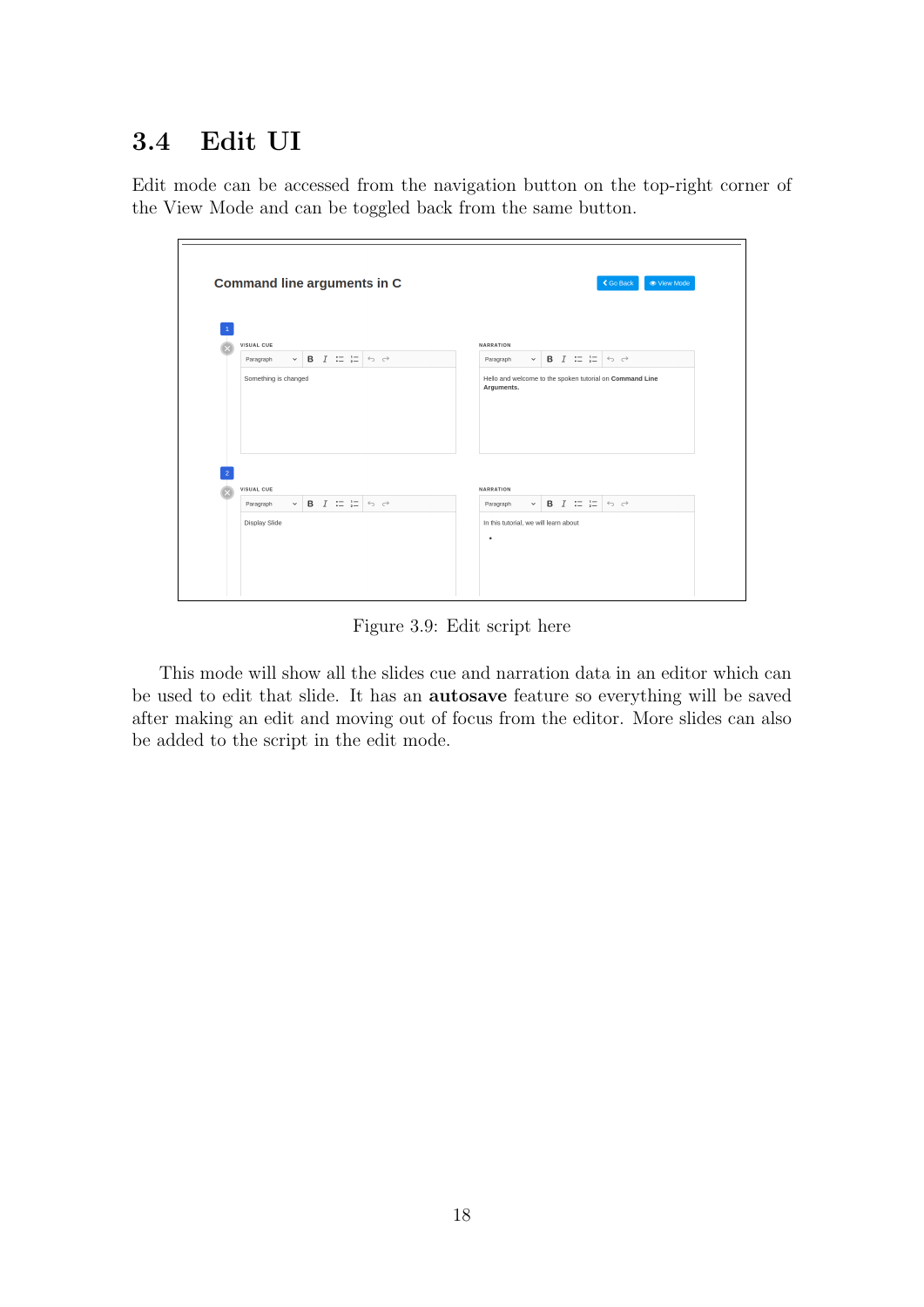# <span id="page-19-0"></span>Chapter 4

# Module/libraries Used for Developing Frontend/Backend

- 1. Bulma as SASS/CSS library
- 2. ngx-text-diff for implementing a feature similar to 'git diff
- 3. Libreoffice for converting doc/odt files to HTML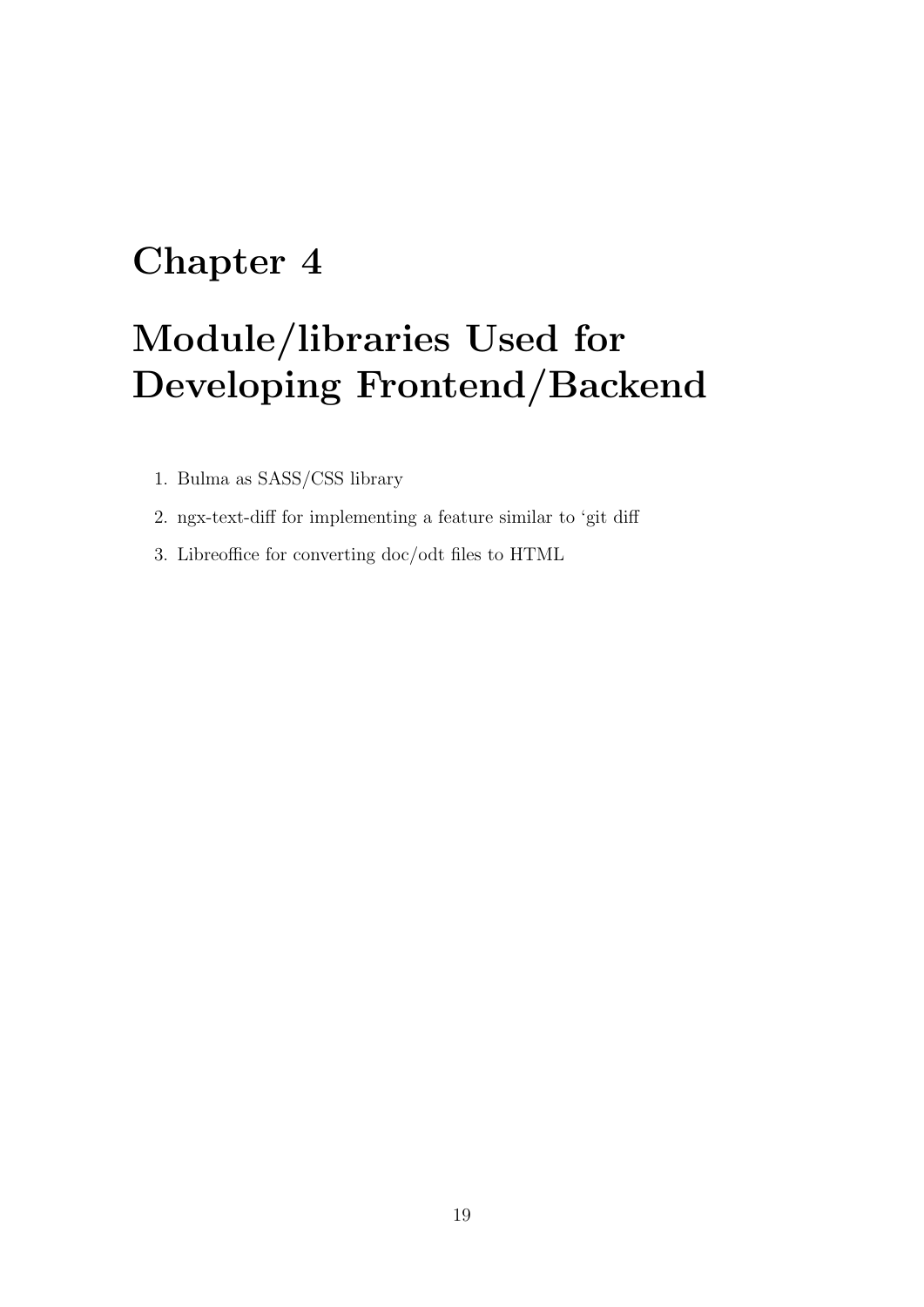# <span id="page-20-0"></span>Chapter 5

# Backend

The backend is written in django. Inside spoken tutorial project, a new module script manager is created. All the back end API are written in django-restframework. By calling the end points in the different method, the  $C.U.R.D$  (Create, Update, Read, Delete ) is performed in the appropriate django models.

### <span id="page-20-1"></span>5.1 Analyze & Approach

Before starting, we analyzed the existing models and understand the flow of the system. In most of the cases, we used their models to fetch data. When required new models are created for scripts details, comments and reversions.

### <span id="page-20-2"></span>5.2 Rest API

#### • /api-token-auth/

It takes the user credentials in POST request and it returns the JWT(JSON Web Token). This API doesnt require any authentication. Expect this API all the API has to be called with a valid JWT token in the header.

•  $\langle$ api $/$ foss $/$ 

This API only accept GET request and the user should be authenticated. It returns all foss category and its languages assigned to the current user. This data is retrieved from Contributor Role model.

#### • /scripts/api/foss/{fid}/language/{lid}/tutorials/

This API only accept GET request and the user should be authenticated. It takes foss-id and language-id as a query parameter and it returns the tutorials for the given foss category and language. This data is retrieved from Tutorial Detail model.

#### • /scripts/api/tutorial/{tid}/scripts/

This accepts GET, POST,PATCH, DELETE request and the user should be authenticated. This API handles the entire script data in slide level also.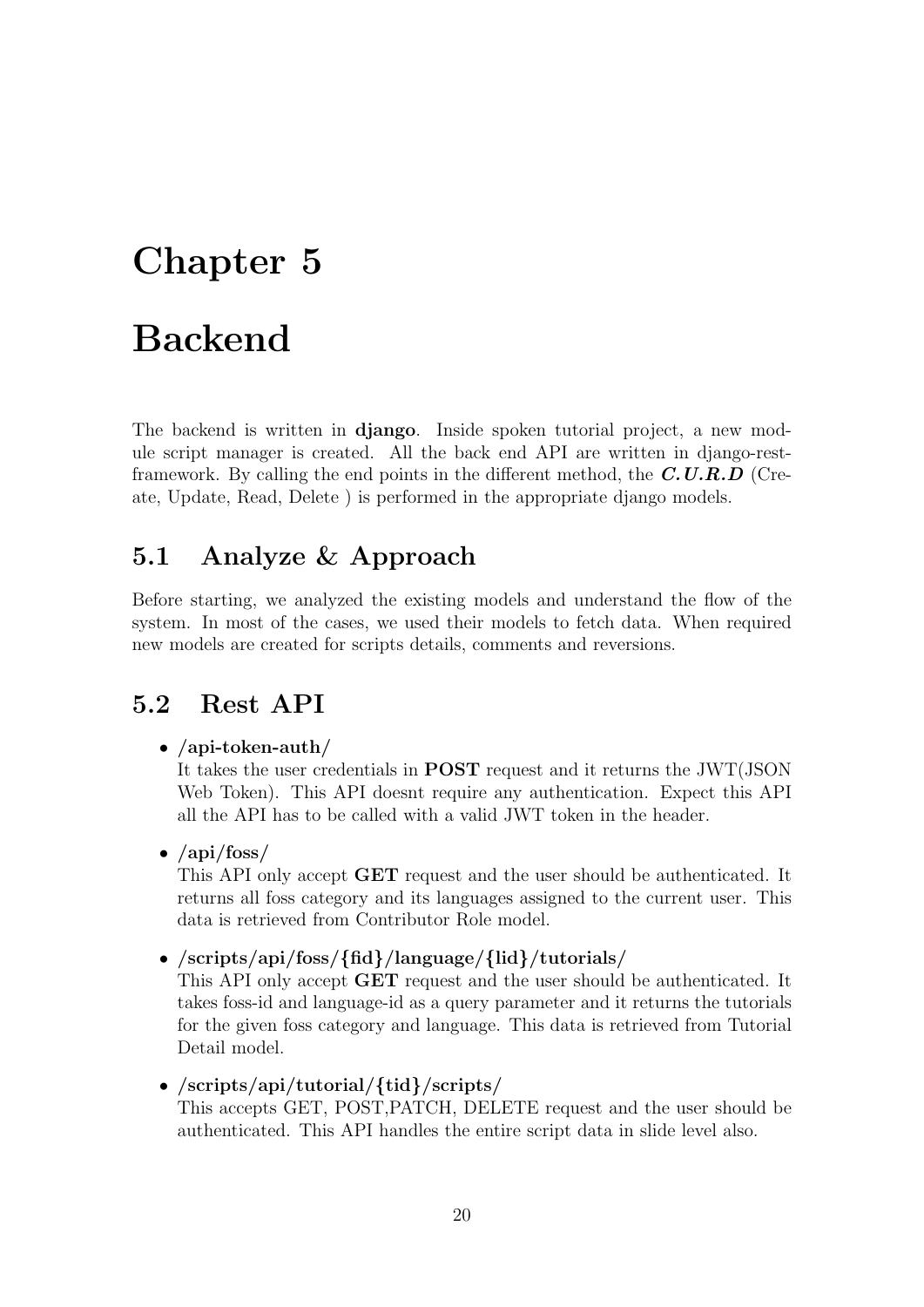#### GET

It returns the scripts details for the given particular tutorial id. If any script is created for the given tutorial id then for that script id, script details will be returned. That is if any instance is present in the Script model for given tutorial id and if any instance present in Script Details model for script instance id then that script details data will be returned.

### POST

It takes an array of script details data. At first this checks if any Script instance is created for the tutorial id. If not new instance will be created. Then with that script id and received data will create a new instance in the Script Details table. Here when inserting larger no of data i.e iterating through each dictionary and inserting will be costly. So, the data will be serialized and whole array will inserted simultaneously. This is an optimal way of creating array of instance rather than inserting one by one. With respect to the actions the API returns True or False.

### PATCH

It takes a dictionary contains 'pk' of that Script Details model. The update is based on pk. For that particular instance it will be replaced with received data. The update can not be made for a bulk data. It can be done in slide level only.

### DELETE

It takes the slide id as query parameter and it deletes the instance in the Script Details model. After deleting, this function checks that there is any instance of same script. If not then it deletes the script data also. So, that new script can be crate.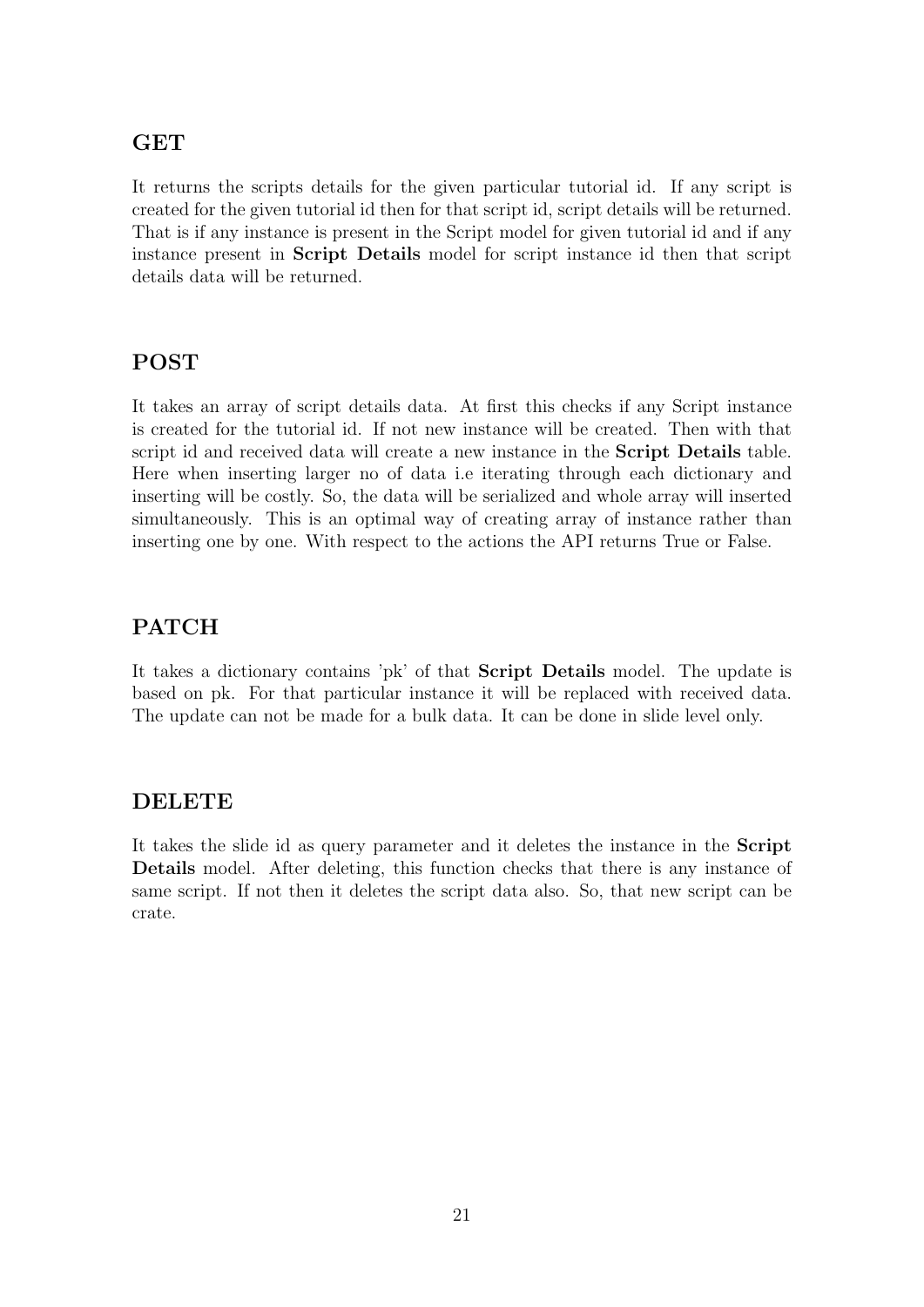### <span id="page-22-0"></span>5.3 API We Use

In API documentation we are going to discuss about **API** used in this project.

#### <span id="page-22-1"></span>5.3.1 FOSS category List API:

This api returns a list of foss category and language assigned the current user Allowed Method : GET URL: /scripts/api/foss/ Permissions:

Must be Authenticated

GET:

Sample JSON:

```
1 \mid [
\begin{array}{c|c} 2 & \end{array} \begin{array}{c} \end{array}3 "foss_category": {
4 "id": integer,
5 | "name": string,
6 CO "description": string
7 \mid \},
\vert "language": {
9 \vert "id": integer,
10 | "name": string,
_{11} },
\frac{1}{12} \parallel "user": string,
13 | "status": boolean
\begin{array}{c|c}\n 14 & \end{array} }
_{15} | ]
```
### <span id="page-22-2"></span>5.3.2 Tutorials Details List API:

This api returns a list of tutorials for a particular foss category and language Allowed Method: GET

#### URL: /scripts/api/foss/¡foss id¿/language/¡langage id¿/tutorials/ Url parameters:

foss id: It is the id of the foss category that the user wants to view tutorial langage id: It is the id of the language that the user wants to view tutorial Permissions:

Must be Authenticated

Must be assigned to the foss category and language

GET: Sample JSON: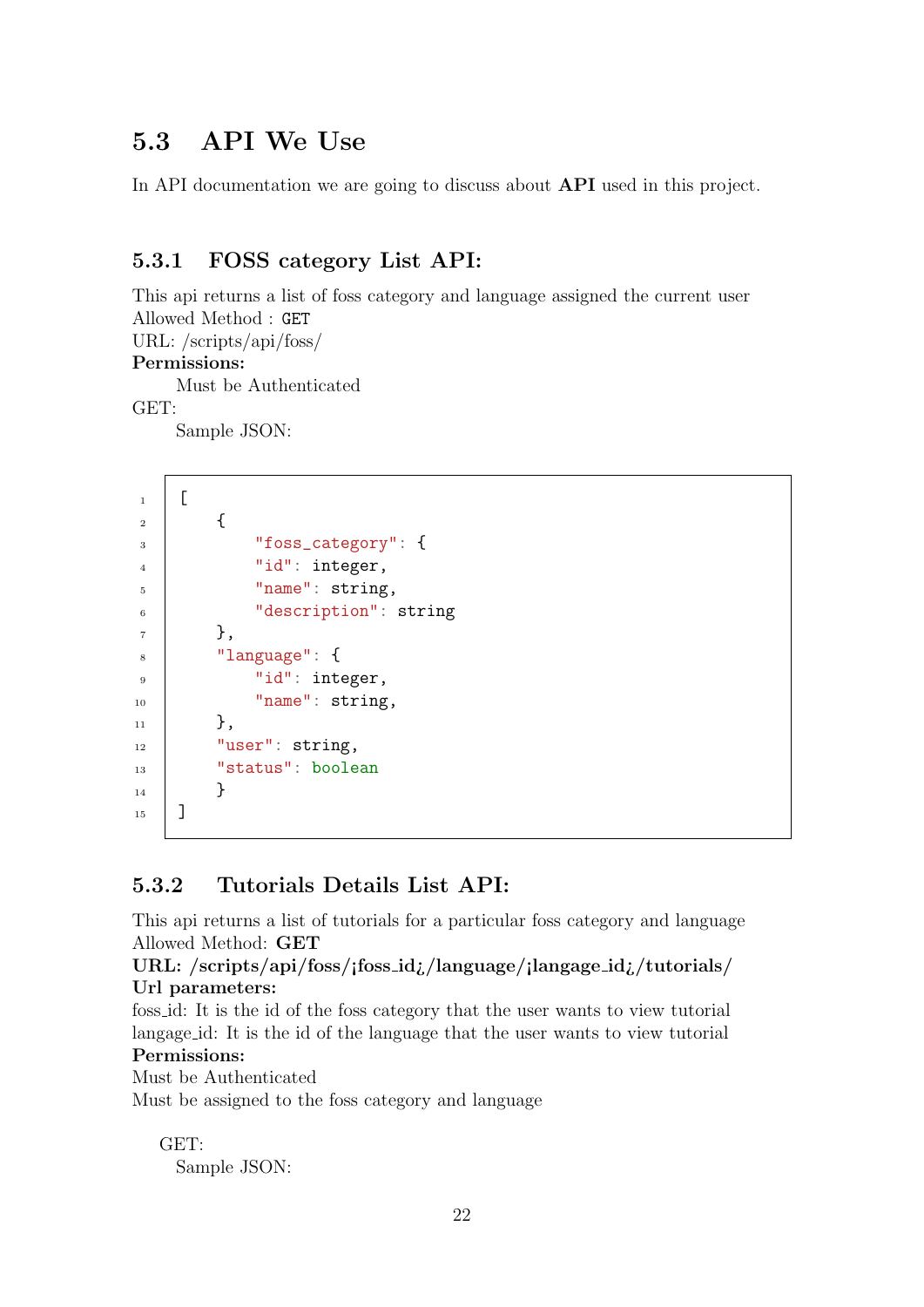```
1 \mid [
 \overline{2} {
 \overline{\phantom{a}} \overline{\phantom{a}} \overline{\phantom{a}} \overline{\phantom{a}} \overline{\phantom{a}} \overline{\phantom{a}} \overline{\phantom{a}} \overline{\phantom{a}} \overline{\phantom{a}} \overline{\phantom{a}} \overline{\phantom{a}} \overline{\phantom{a}} \overline{\phantom{a}} \overline{\phantom{a}} \overline{\phantom{a}} \overline{\phantom{a}} \overline{\phantom{a}} \overline{\phantom{a}} \overline{\4 | "foss":integer,
 5 "language": integer,
 6 Ututorial": integer,
 7 "level": integer,
 8 \vert "order": integer,
 9 | "script_status":boolean,
10 outline: string
\begin{array}{c|c}\n11 & \end{array} }
_{12} | ]
```
#### <span id="page-23-0"></span>5.3.3 Script Details List API:

This api returns a list of scripts,create scripts,update scripts for a tutorial id Allowed Method: GET, POST

URL: /scripts/api/tutorial/¡tutorial id¿/language/¡language id¿/scripts/ Url parameters:

tutorial id:It is the id of the tutorial that the user wants to view script details langage id: It is the id of the language that the user wants to view tutorial

#### Permissions:

Must be Authenticated

Tutorial must be assigned to the current user

GET:

Sample JSON:

```
1 \mid [
\overline{2} {
\overline{\phantom{a}} \overline{\phantom{a}} \overline{\phantom{a}} \overline{\phantom{a}} \overline{\phantom{a}} \overline{\phantom{a}} \overline{\phantom{a}} \overline{\phantom{a}} \overline{\phantom{a}} \overline{\phantom{a}} \overline{\phantom{a}} \overline{\phantom{a}} \overline{\phantom{a}} \overline{\phantom{a}} \overline{\phantom{a}} \overline{\phantom{a}} \overline{\phantom{a}} \overline{\phantom{a}} \overline{\4 "cue": string(html by CKeditor),
5 The String Contract of The Theorem Terminan Terminan in Terminan Terminal Inc. Terminan in Terminan in Terminan in Terminan in Terminan in Terminan in Terminan in Terminan in Terminan in Terminan in Terminan in Termina
6 \blacksquare "order": integer,
7 "script": integer
8 }
9 \mid 7
```
POST:

It takes arrays of script details json and it returns True or False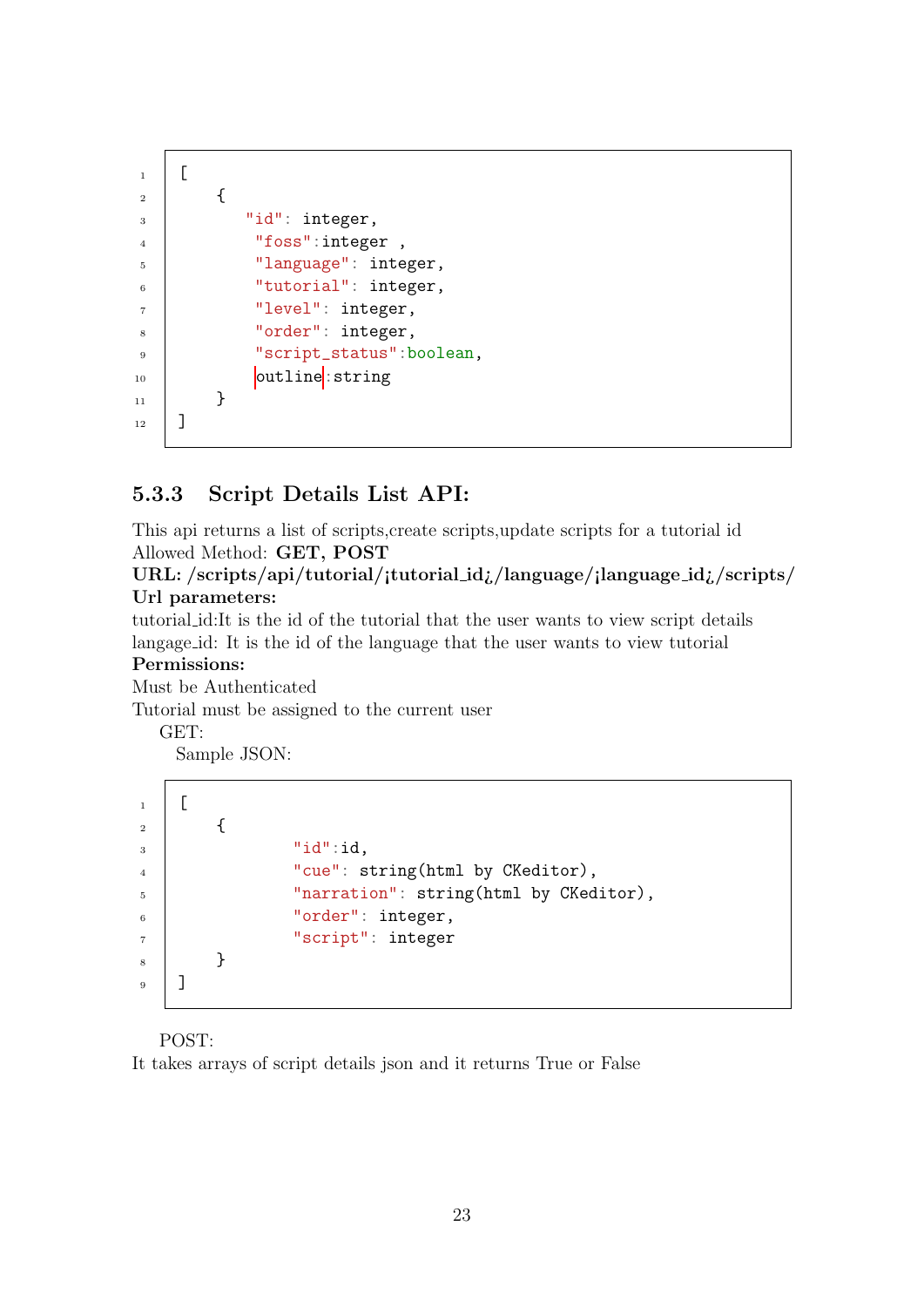Sample JSON:

```
_1 {
_2 | "details":
3 [
\begin{array}{c|c} 4 & \end{array}5 "cue": string,
6 \vert "narration": string,
7 "order": integer
8 }
\overline{9} ]
_{10} }
```
### <span id="page-24-0"></span>5.3.4 Script Details API:

This api update a script and delete script Allowed Method: PATCH, DELETE

URL: /scripts/api/tutorial/¡tutorial\_id $\chi$ /language/¡language\_id $\chi$ /scripts/¡script\_details Url parameters:

tutorial id:It is the id of the tutorial that the user wants to view script details langage id: It is the id of the language that the user wants to view tutorial script details id: It is the id of a particular slide, that the user wants to edit / delete Permissions: Must be Authenticated

Tutorial must be assigned to the current user

PATCH:

Sample JSON:

 $1$   $\Gamma$  $\overline{2}$  { 3 | "id": integer, 4 | "cue": string, 5 | "narration": string, 6  $\blacksquare$  "order": integer, <sup>7</sup> "script": integer 8 } 9 | ]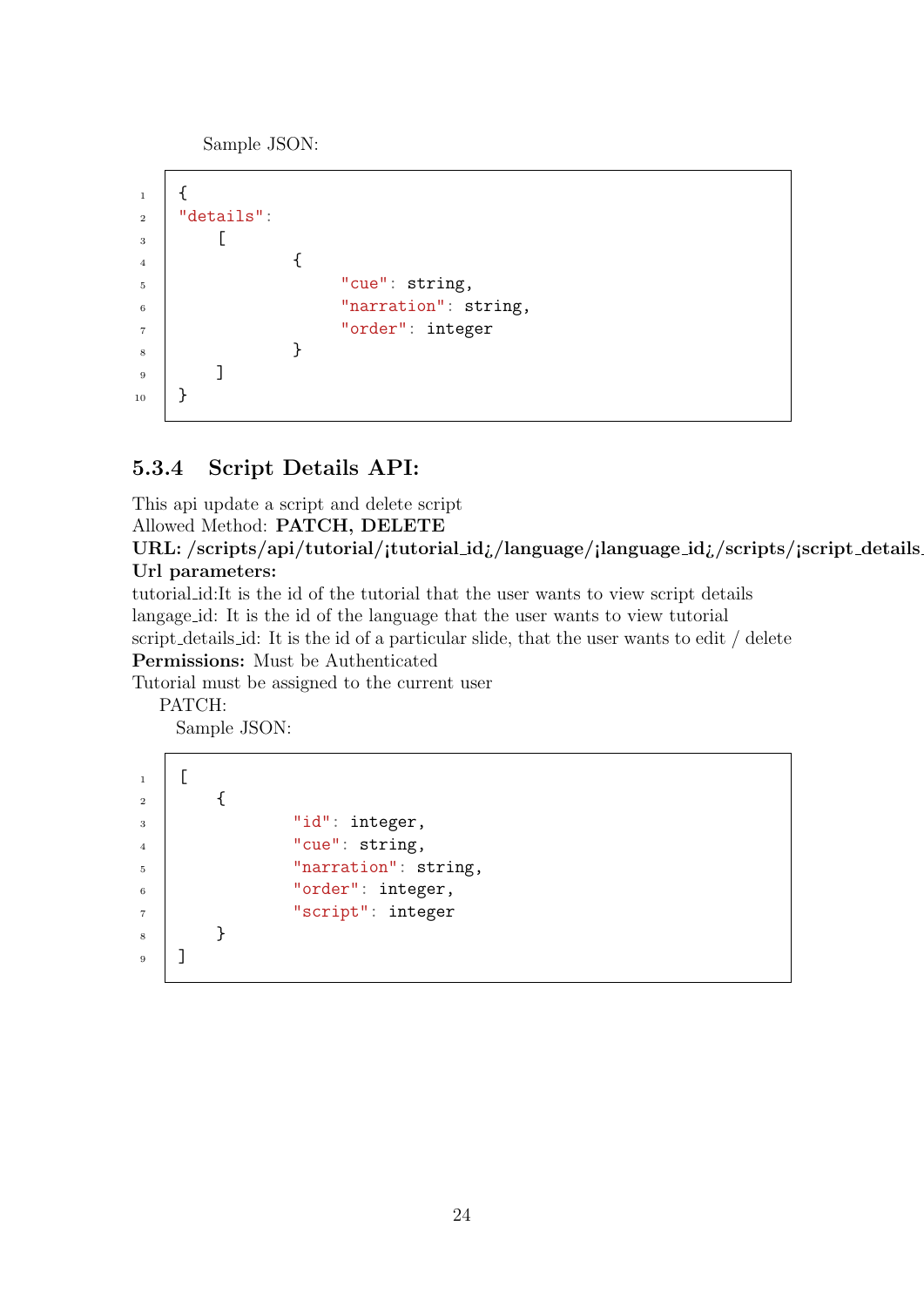### <span id="page-25-0"></span>5.3.5 Comments API:

This api returns a list of comments,also it creates comments for a slide (script detail id) Allowed Method: GET, POST

#### URL: api/scripts/¡script detail id¿/comments/

Url parameters:

 $\mathsf{r}$ 

script detail id:It is the id of a particular slide, that the user wants to view comment Permissions:

Must be Authenticated

GET: Sample JSON:

| $\mathbf{1}$   |  |                            |
|----------------|--|----------------------------|
| $\overline{2}$ |  |                            |
| 3              |  | "id": integer,             |
| 4              |  | "comment": string,         |
| 5              |  | "user": string,            |
| 6              |  | "script_details": integer, |
| 7              |  | "time": string             |
| 8              |  |                            |
| 9              |  |                            |
|                |  |                            |

POST:

It takes a comment in json and returns True / False. Sample JSON:

 $\begin{array}{c|c}\n1 & \cdots & \end{array}$ 2 | "comment":string 3 }

### <span id="page-25-1"></span>5.3.6 Reversions List API:

This api returns a list of reversion for a slide(script detail id) Allowed Method: GET URL: api/scripts/¡script detail id¿/reversions/

#### Url parameters:

script detail id:It is the id of a particular slide, that the user wants to view comment Permissions:

Must be Authenticated GET: Sample JSON: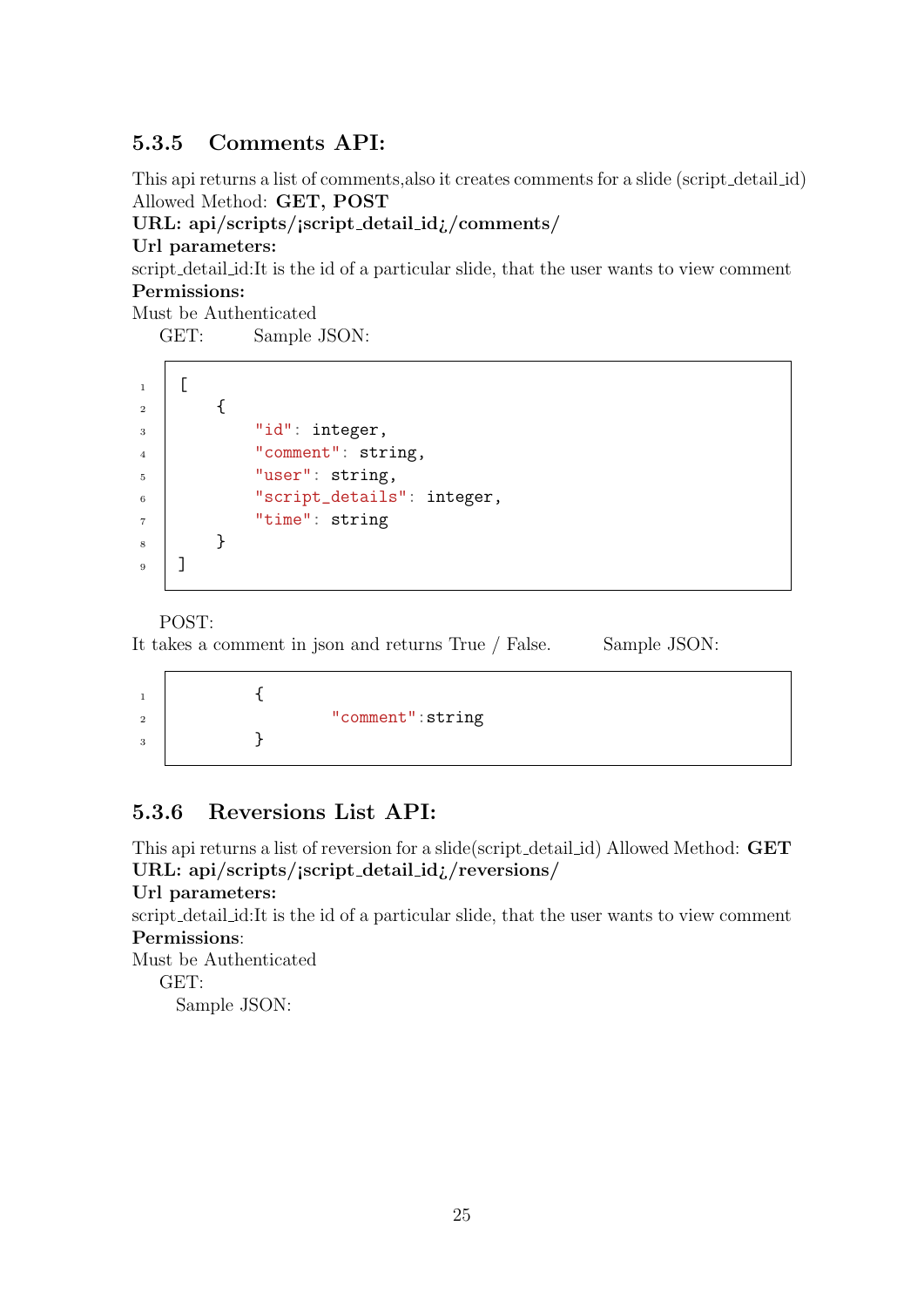```
1 [
\overline{2} {
3 Treversion_id": integer,
4 | "id": integer,
5 \t\t"cue": string,
6 | "narration": string,
<sup>7</sup> "order": string,
8 | "script_id": string,
9 | "date_time": string,
10 | "user": string
\begin{array}{c|c} 11 & 1 \end{array}_{12} ]
```
#### <span id="page-26-0"></span>5.3.7 Reversions Revert API:

This api is to revert from current version to the some other version

It takes the reversion id and return True / False

Allowed Method: PATCH URL: api/scripts/jscript\_detail\_id;/reversions/jreversion\_id;/ Url parameters:

script detail id:It is the id of a particular slide, that the user wants to view comment reversion id:It is the id of the particular slide, that the user wants to revert

#### Permissions:

Must be Authenticated.